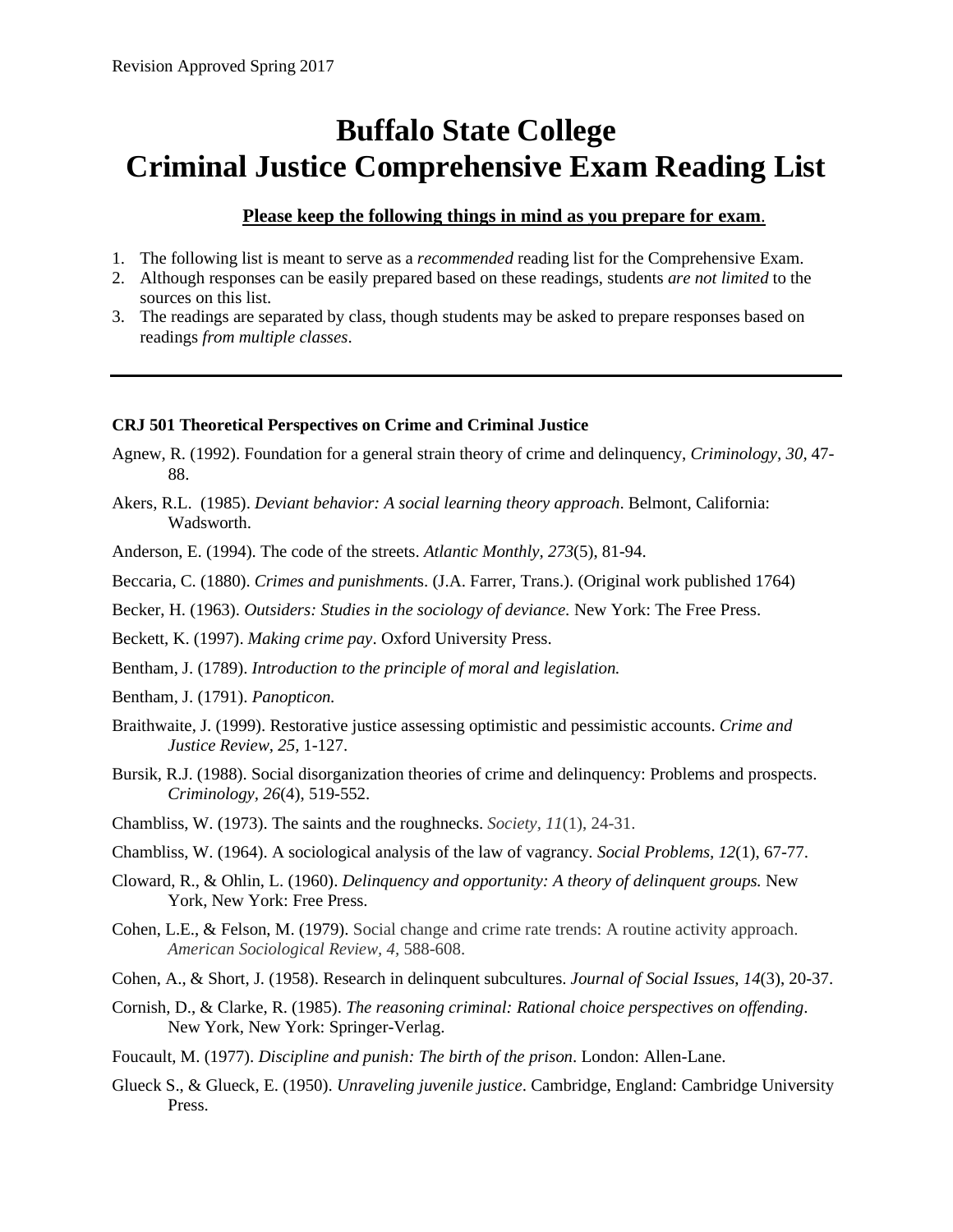- Gottfredson, M., & Hirschi, T. (1990). *A general theory of crime*. Stanford, California: Stanford University Press.
- Hirschi, T. (1969). *Causes of delinquency.* California: University of California Press.
- Jacoby, E.J., Severance, T.A., & Bruce, A.S. (Eds.). (2012). Classics *of criminology* (4th ed.). Long Grove, IL: Waveland Press, Inc.
- Lemert, E. (1951). *Primary and secondary deviation*. McGraw-Hill.
- Lombroso-Ferrero, G. (1911). *Criminal man*. New Jersey: Patterson Smith.
- Matsueda, R.L. (1988). The current state of differential association theory. *Crime & Delinquency, 34*(3), 277-306*.*
- Merton, R. (1938). Social structure & anomie. *American Sociological Review 3*, 672-82.
- Miller, W. (1958). Lower class culture as generating milieu of gang delinquency. *Journal of Social Issues, 14*, 5-20.
- Moffitt, T.E. (1993). Adolescence-limited and life-course-persistent antisocial behavior: A developmental taxonomy. *Psychological Review*, 100, 674-701
- Packer, H. (1968). Two models of the criminal process. *Law and Society Review, 7,* 407-426.
- Paternoster, R., & Iovanni, L. (1989). The labeling perspective and delinquency: An elaboration of the theory and assessment of the evidence. *Justice Quarterly, 6*(3), 359-394.
- Quinney, R. (1980). *Class, state & crime.* United Kingdom: Longman Group.
- Reckless, W.C., & Dinitz, S. (1967). Pioneering with self concept as a vulnerability factor in delinquency. *The Journal of Criminal Law, Criminology and Police Science, 58*(4)*,* 515-523.
- Rosenfeld S.F., & Messner, R. (1995). *Crime and the American dream* (4<sup>th</sup> ed.). Wadsworth Publishing.
- Sampson, R.J. (1989). Community structure and crime: Testing social disorganization theory. *American Journal of Sociology, 94*, 774-802.
- Sampson, R. J., & Laub, J. H. (1990). Crime and deviance over the life course: The salience of adult social bonds. *American Sociological Review, 55*(4), 609-627.
- Sellin, T. (1938). Culture, conflict & crime. *The American Journal of Sociology, 44*, 97-103.
- Shaw, C., & McKay, H. (1942). *Delinquency in urban areas.* Chicago: Chicago University Press.
- Simpson, S. (1989). Feminist theory, crime, and justice. *Criminology, 27*(4), 605-632.
- Sutherland, E. (1947). *Principles of criminology: Differential association* (4th ed).
- Sykes, G., & Matza, D. (1957). Techniques of neutralization: A theory of delinquency. *American Sociological Review, 22*(6), 664-670.
- Wilson, J. Q., & Herrnstein, R.J. (1985). *Crime and human nature: The definitive study of the causes of crime*. New York: Simon and Schuster.
- Wilson, J.Q., & Kelling, G.L. (1982, March). Broken windows: The police and neighborhood safety. *Atlantic Monthly, 249*(3), 29-38.
- Wolfgang, M. E., Figlio, R. M., & Sellin, T. (1972). *Delinquency in a birth cohort*. Chicago: University of Chicago Press.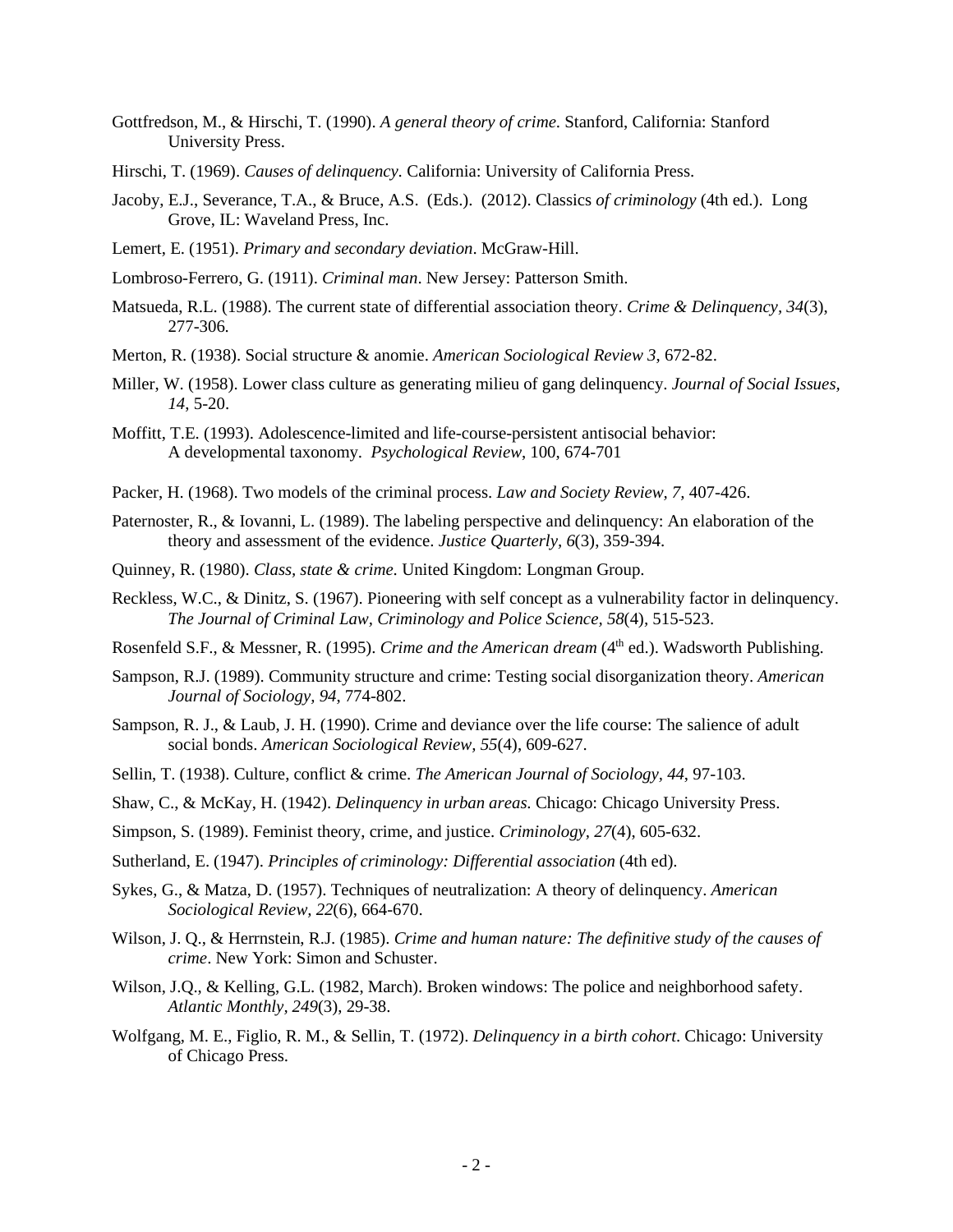#### **CRJ 504 Research Methods in Criminal Justice**

- Bickman, L., & Rog, D.J. (1998). *Handbook of applied research methods.* London, UK: Sage Publishing.
- Biderman, A.D., Lynch, J.P., & Peterson, J.L. (1991). *Understanding crime incidence statistics: Why the UCR diverges from the NCS.* Berlin: Springer.
- Campbell, D.T., & Stanley, J.C. (1963*). Experimental and quasi-experimental designs for research.* Chicago: Rand McNally.
- Cook, T.D., & Campbell, D.T. (1979). *Quasi-experimentations: Design and analysis issues for field settings*. Boston: Houghton Mifflin.
- Denzin, N. (1978). *Sociological methods: A sourcebook*. New York: McGraw-Hill.
- Dillman, D.A. (1978). *Mail and telephone surveys: The total design method*. New York, NY: Wiley Inc.
- Farnworth, M., Bennett, K., & West, V. (1996). Mail versus telephone crime surveys: A comparison. *Journal of Qualitative Criminology, 12,* 113-133.
- Gottfredson, M.R., & Hirschi, T. (1987). The methodological adequacy of longitudinal research in crime and delinquency. *Criminology, 25,* 581-614.
- Gove, W.R., Hughes, M., & Geerken, M. (1985). Are Uniform Crime Reports a valid indicator of the index crime? An affirmative answer with minor qualifications. *Criminology, 23,* 451-502.
- Lewis-Beck, M.S. (1980). *Applied regression: An introduction.* Beverly Hills, California: Sage.

Lofland, J. (1984). *Analyzing social settings* (2<sup>nd</sup> ed.). Belmont, California. Wadsworth.

Lohr, S. (1998). *Sampling design and analysis*. Boston, Massachusetts: Duxbury Press.

Sudman, S. (1976). *Applied sampling*. New York, NY: Academic Press.

Withrow, B. (2014). *Research methods in criminal justice.* New York, NY: Routledge.

#### **CRJ 508 History of Criminal Justice**

- Adamson, C. (1983). Punishment after slavery: Southern state penal systems, 1865-1890*. Social Problems, 30:5,* 555-569.
- Colvin, M. (1997). *Penitentiaries, reformatories, and chain gangs.* St. Martins Press: New York, NY.
- Friedman, Lawrence M. (1993). *Crime and punishment in American history*. Basic Books, New York, NY.
- Haller, M.H. (1976). Historical roots of police behavior: Chicago 1890-1925*. Law and Society Review, 10,* 303-324.
- Hindus, M.S. (1977). Contours of crime and justice in Massachusetts and South Carolina, 1767-1878. *American Journal of Legal History, 21(3),* 212-237.
- Johnson, Herbert A., Nancy Travis Wolfe, Mark Jones. (2008). *History of criminal justice*. Fourth Edition. Anderson Publishing, Newark, NJ.
- Monkkonen, E. H. (1981). *Police in urban America, 1860-1920*. London: Cambridge University Press.
- Monkkonnen, E. (1979). Systematic criminal justice history: Some suggestions*. Journal of Interdisciplinary History. 9:30*, 451-464.
- Monkkonen, E. (1982). From cop history to social history: The significance of the police in American history. *Journal of Social History, 15(4)*, 75-91.
- Moore, M.H. & Kelling, G.L. (1983). To serve and protect: Learning from police history*. The Public*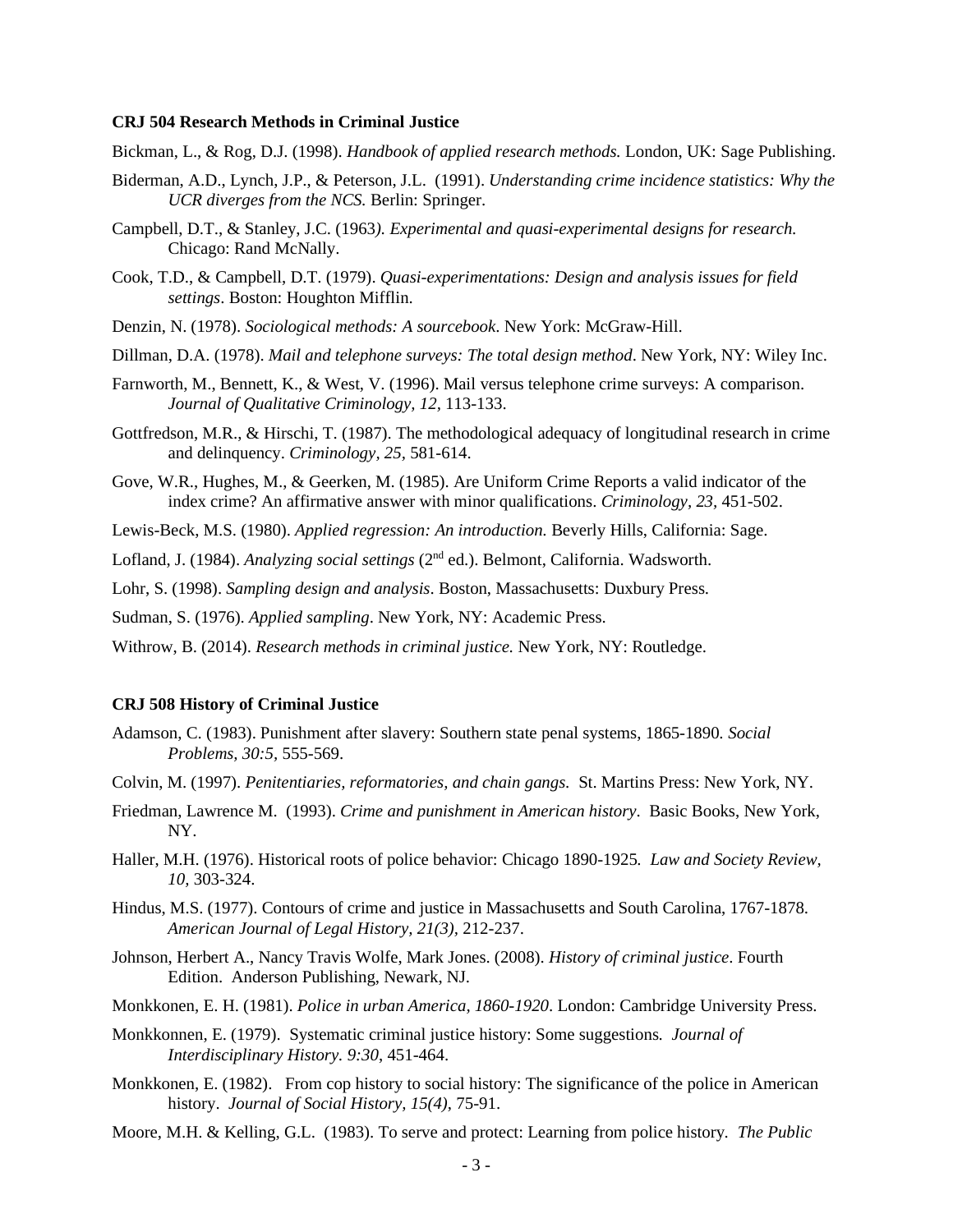*Interest, 70,* 49-65.

- O'Brien, P. (1978). Crime and punishment as historical problem. *Journal of Social History*. 508-520.
- Reasons, C. (1975). Tear down the walls: Some functions of prisons, *Crime & Delinquency*, 360-372.
- Rothman, D. & Morris, N. (1998). *The Oxford history of the prison: The practice of punishment in Western society*. New York: Oxford University Press.
- Sutton, J.R. (1985). The juvenile court and social welfare: Dynamics of progressive reform. *Law and Society Review, 19(1)*, 107-145.
- Walker, J. (1984). Broken windows and fractured history: The use and misuse of history in recent police patrol analysis. *Justice Quarterly, 1(1)*, 75-90.
- Watts, E.J. (1983). Police response to crime and disorder in twentieth century. St. Louis. *Journal of American History, 70(2)*, 340-358.

#### **CRJ 601 Correctional Strategies**

- Albonetti, C. A. (1997). Sentencing under the federal sentencing guidelines: Effects of defendant characteristics. *Law & Society Review, 31*(4), 789-823.
- Bartollas, C. (2002). *Invitation to corrections*. Allyn & Bacon.
- Bottcher, J., & Ezell, M.E. (2005). Examining the effectiveness of boot camps: A randomized experiment with a long-term follow-up. *Journal of Research in Crime and Delinquency, 42*(3), 309-332.
- Byrne, J.M., Lurigio, A.J., & Petersilia, J. (1992). *Smart sentencing: The emergence of intermediate sanctions*. Thousand Oaks, CA: Sage Publications.
- Call, J.E. (1995). The Supreme Court and prisoners' rights. *Federal Probation, 59*(1), 36-46.
- Campbell, J., & Carlson, J.R. (2012). Correctional administrators' perceptions of prison nurseries. *Criminal Justice and Behavior, 39*(8), 1063-1074.
- Clemmer, D. (2016). *The prison community – in correctional contexts: Contemporary and classical readings* (5th ed.). Oxford Publications.
- Cochran, J.C., Mears, D.P., & Bales, W.D. (2014). Assessing the effectiveness of correctional sanctions. *Journal of Quantitative Criminology*, *30*, 317-347.
- Crewe, B. (2011). Depth, weight, tightness: Revisiting the pains of imprisonment. *Punishment & Society, 13*, 509-529.
- Crittenden, C.A., & Koons-Witt, B.A. (2015). Gender and programming: A comparison of program availability and participation in U.S. prisons. *International Journal of Offender Therapy and Comparative Criminology*, 1-34.
- Cullen, F. T., & Gendreau, P. (2001). From nothing works to what works: Changing professional ideology in the 21st century. *The Prison Journal, 81*(3), 313-338.
- Ferguson, A. M., Ogloff, J. R. P., & Thomson, L. (2009). Predicting recidivism by mentally disordered offenders using the LSI-R:SV. *Criminal Justice and Behavior, 36*(1), 5-20.
- Garland, B., McCarty, W., & Zhao, R. (2009). Job satisfaction and organization commitment in prisons: An examination of psychological staff, teachers, and unit management staff. *Criminal Justice and Behavior, 36*(2), 163-183.
- Griffin, M.L., & Hepburn, J.R. (2013). Inmate misconduct and the institutional capacity for control. *Criminal Justice and Behavior, 40*(3), 270-288.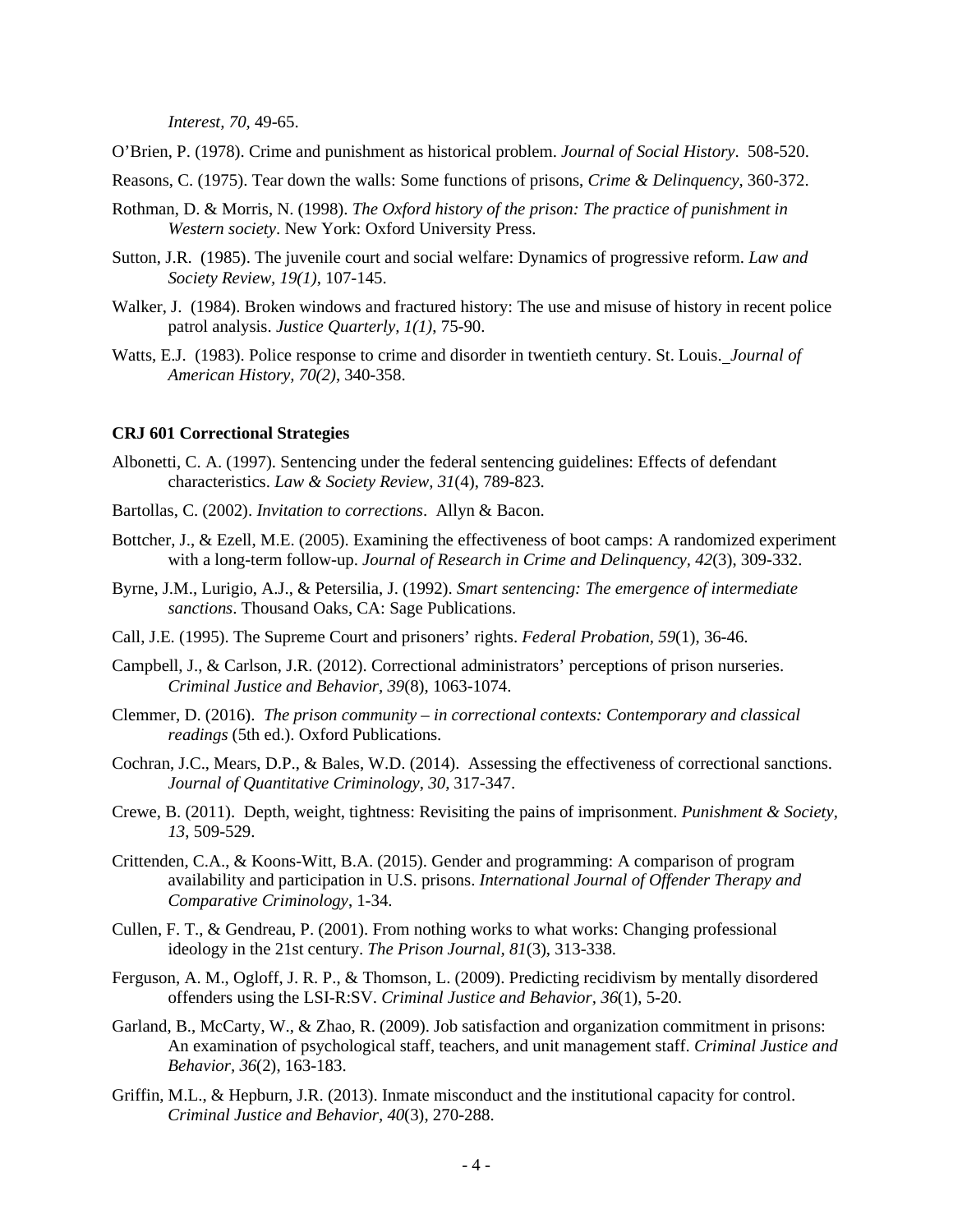- Haney, C., & Zimbardo, P. (1998). The past and future of U.S. prison policy: Twenty-five years after the Stanford prison experiment. *The American Psychologist, 53*(7), 709-727.
- Harris, P.M., Gingerich, R., & Whittaker, T.A. (2004). The effectiveness of differential supervision. *Crime and Delinquency, 50*(2), 235-260.
- Hepburn, J. R. (1985). The exercise of power in coercive organizations: A study of prison guards. *Criminology, 23*(1), 145-164.
- Hunter, B.A., Lanza, A.S., Lawlor, M., Dyson, W., & Gordon, D.M. (2016). A strength based approach to prisoner reentry: The fresh start prisoner reentry program. *International Journal of Offender Therapy and Comparative Criminology, 60*(11), 1298-1314.
- Hyatt, J.M, & Barnes, G.C. (2017). An experimental evaluation of the impact of intensive supervision on the recidivism of high-risk probationers. *Crime & Delinquency, 63*(1), 1-36.
- Jacobs, J. (1977). *Statesville*. Chicago, IL: University of Chicago Press.
- Johnson, R., & Toch, H. (2000). *Crime and punishment: Inside views*. Oxford University Press.
- Kim, D. (2015). Punishment and economic inequality: Estimating short-term and long-term equilibrium relationships. *Criminal Justice Policy Review*, OnlineFirst, doi: 10.1177/0887403415608491
- Kim, D. (2016). Psychiatric deinstitutionalization and prison population growth: A critical literature review and its implications. *Criminal Justice Policy Review, 27*(1), 3-21.
- Kim, D., Joo, H., & McCarty, W. P. (2008). Risk assessment and classification of DRC clients: An actuarial approach. *Criminal Justice and Behavior, 35*(6), 792-812.
- Kleck, G. (1981). Racial discrimination in criminal sentencing: A critical evaluation of the evidence with additional evidence on the death penalty. *American Sociological Review, 46*, 783-805.
- Koss, M.P., Wilgus, J.K., & Williamsen, K.M. (2014). Campus sexual misconduct: Restorative justice approaches to enhance compliance with Title IX guidance. *Trauma, Violence, and Abuse, 15*(3), 247-257.
- Lahm, K. F. (2000). Equal or equitable: An exploration of educational and vocational program availability for male and female offenders. *Federal Probation, 64*(2), 39-46.
- Lebel, T.P., Richie, M., & Maruna, S. (2015). Helping others as a response to reconcile a criminal past: The role of the wounded-healer in prisoner reentry programs. *Criminal Justice and Behavior, 42*(1), 108-120.
- Lipsey, M., Chapman, G., & Landenberger, N. (2001). Cognitive-behavioral programs for offenders. *The Annals of the American Academy of Political and Social Science, 578*,144-157.
- Logan, C. H. (1985). Punish and profit: The emergence of private enterprise prisons. *Justice Quarterly, 2(*3), 303-318.
- MacKenzie, D. L. (2000). Evidence-based corrections: Identifying what works. *Crime and Delinquency 46*, 457-471.
- MacKenzie, D. L., Brame, R., MacDowall, D., & Souryal, C. (1995). Boot camp prisons and recidivism in eight states. *Criminology, 33*(3), 327-358.
- MacKenzie, D., Browning, K., Skroban, S. B., & Smith, D. A. (1999). The impact of probation on the criminal activities of offenders. *Journal of Research in Crime and Delinquency, 36(*4), 423-453.
- Makarios, M. D., & Maahs, J. (2012). Is private time quality time? A national private-public comparison of prison quality. *The Prison Journal, 92*(3), 336-357.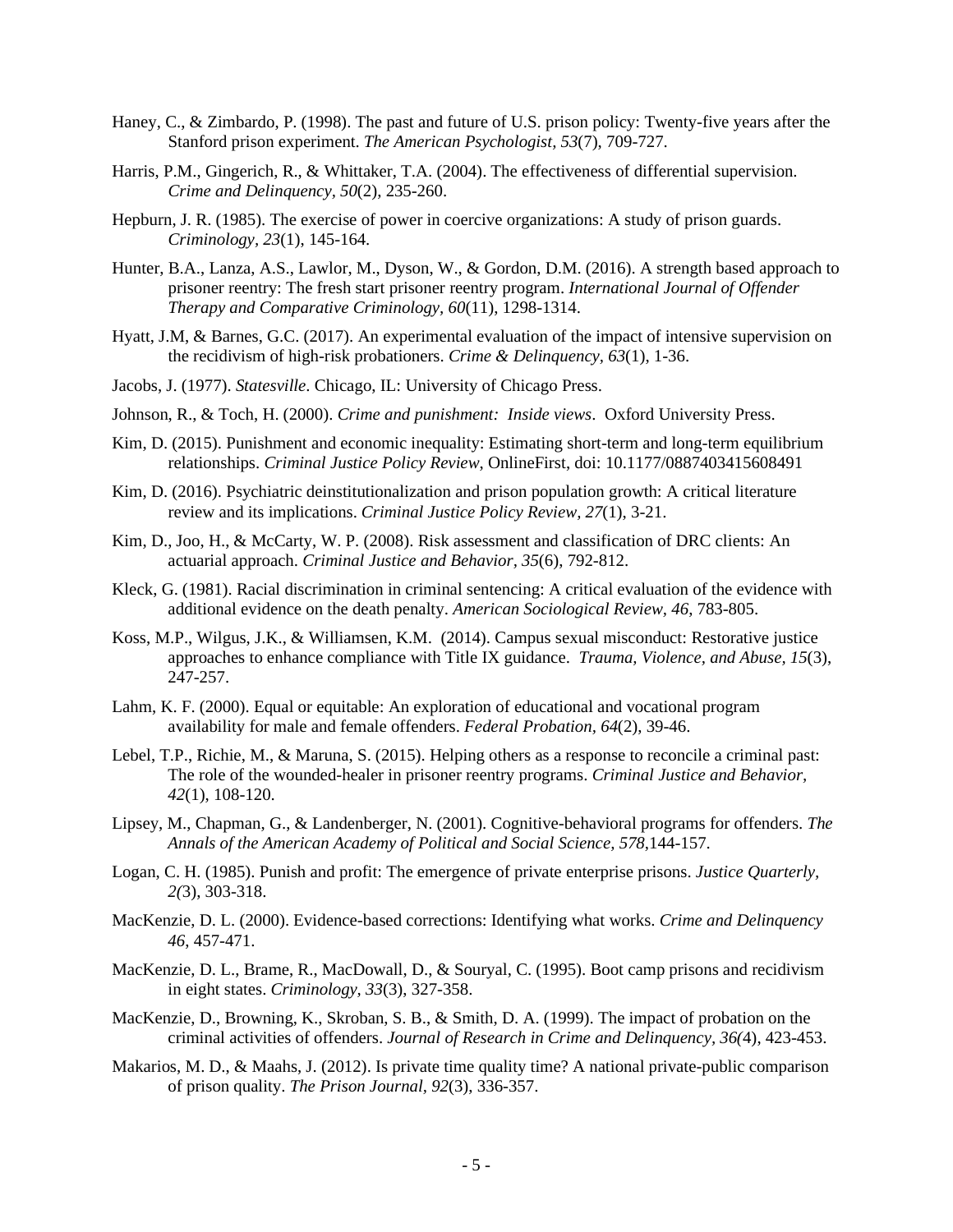- Marion, N. (2002). Effectiveness of community-based correctional programs: A case study. *The Prison Journal, 82*(4), 478-497.
- Martinson, R. (1974). What works? Questions and answers about prison reform. *The Public Interest, 35,* 22-54.
- Mauer, M., & Chesney-Lind, M. (2002). *Invisible punishment: The collateral consequences of mass imprisonment.* The New Press.
- Mays, G.L., & Olszia, M. (1989). Prison litigation: From the 1960's to the 1990's. *Criminal Justice Policy Review, 3*(3), 279-298.
- Mears, D. P., & Bales, W. D. (2009). Supermax incarceration and recidivism. *Criminology, 47*(4), 1131- 1166.
- Miller, B.L., & Spillane, J.F. (2012). Civil death: An examination of ex-felon disenfranchisement and reintegration. *Punishment & Society, 14*(4), 402-428.
- Mitchell, O., Wilson, D. B., Eggers, A., & MacKenzie, D. L. (2012). Assessing the effectiveness of drug courts on recidivism: A meta-analytic review of traditional and non-traditional drug courts. *Journal of Criminal Justice, 40*, 60-71.
- Morris, N. (1998). The contemporary prison: 1965-present. In N. Morris & D. J. Rothman (Eds.), *The Oxford history of the prison: The practice of punishment in western society (pp. 202-234).* New York: Oxford University Press.
- Morris, N., & Tonry, M. (1990). *Between prison and probation*. New York, NY: Oxford Press.
- Ogle, R. S. (1999). Prison privatization: An environmental catch-11. *Justice Quarterly, 16*(3), 579-600.
- Payne, B.K., & Gainey, R.R. (2004). The electronic monitoring of offenders released from jail or prison: Safety, control, and comparisons to the incarceration experience. *The Prison Journal, 84*(4), 413- 435.
- Petersilia, J., & Turner, S. (1993). Intensive probation and parole. *Crime and Justice Review, 17*, 281-335.
- Petersilia, J. 1999. Parole and prisoner reentry in the United States. *Crime and Justice, 26*, 479-529.
- Petersilia, J. (2003). *When prisoners come home: Parole and prisoner reentry*. New York: Oxford University Press.
- Piquero, N. (2003). A recidivism analysis of Maryland's community probation programs. *Journal of Criminal Justice, 31(*4), 295-308.
- Platt, T. (1987). U.S. criminal justice in the Reagan era: An assessment. *Crime and Social Justice, 20*, 58- 69.
- Pogrebin, M., West-Smith, M., Walker, A., & Unnithan, N.P. (2014). Employment isn't enough: Financial obstacles experienced by ex-prisoners during the reentry process. *Criminal Justice Review, 39(4),* 394-410.
- Rafter, N. H. (1985). Gender, prisons, and prison history. *Social Science History, 9*(3), 233-247.
- Ray, B., Grommon, E., Buchanan, V., Brown, B., & Watson, D.P. (2015). Access to recovery and recidivism among former prison inmates. *International Journal of Offender Therapy and Comparative Criminology,* 1-20.
- Redding, R. E. (2010). Juvenile transfer laws: An effective deterrent to delinquency? *Juvenile Justice Bulletin*. Washington, DC: U.S. Department of Justice, Office of Justice Programs, Office of Juvenile Justice and Delinquency Prevention.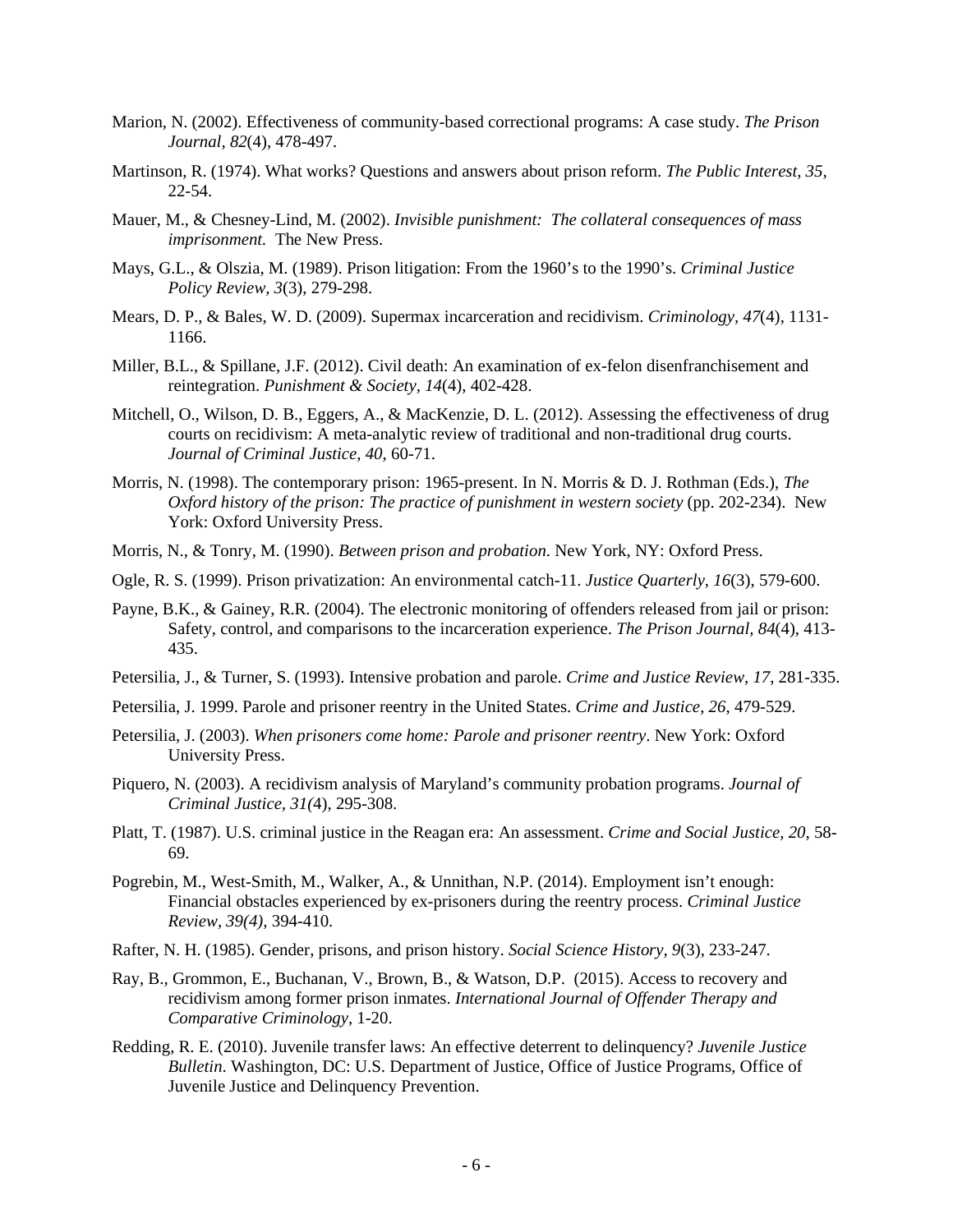- Rothman, D. (1983). Sentencing reforms in historical perspective. *Crime and Delinquency, 29*(4), 631- 647.
- Salisbury, E., Voorhis, P. V., & Spiropoulos, G. V. (2009). The predictive validity of a genderresponsive needs assessment: An exploratory study. *Crime and Delinquency, 55*(4), 550-585.
- Sample, L. L., Evans, M. K., & Anderson, A. L. (2011). Sex offender community notification laws: Are their effects symbolic or instrumental in nature? *Criminal Justice Policy Review, 22*(1), 27-49.
- Schaufeli, W. B., & Peeters, C. W. (2000). Job stress and burnout among correctional officers: A literature review. *International Journal of Stress Management, 7*(1), 19-48.
- Schuhmann, R., & Wodahl, R. (2011). Prison reform through federal legislative intervention: The case of *Prison Rape Elimination Act*. *Criminal Justice Policy Review, 22*(1), 111-128.
- Sykes, G. (1958). *The society of captives*. Princeton, NJ: Princeton University Press.
- Tasca, M., Mulvey, P., & Rodriguez, N. (2016). Families coming together in prison: An examination of visitation encounters. *Punishment & Society*, *18*(4), 1-20.
- The PEW Center on the States. (2008). *One in 100: Behind bars in America 2008.*
- VanKamp, T., & Wemmers, J. (2013). Victim satisfaction with restorative justice: More than simply procedural justice. *International Review of Victimology, 19*(2), 117-143.
- Vollum, S., Longmire, D. R., & Buffington-Vollum, J. (2004). Confidence in the death penalty and support for its use: Exploring the value-expressive dimension of death penalty attitudes. *Justice Quarterly, 21*(3), 521-546.
- Yang, B., & Lester, D. (2008). The deterrent effect of executions: A meta-analysis thirty years after Ehrlich. *Journal of Criminal Justice, 36*, 453-460.

## **CRJ 602 Organization Behavior and Management Process in Criminal Justice**

- Camp, S.D., & Lampert, E.G. (2006). The influence of organizational incentives on absenteeism: Sick leave use among correctional workers. *Criminal Justice Policy, 17*(2), 144-172.
- Carlson, J.R., & Thomas, G. (2009). Burnout among prison caseworkers and corrections officers. *Journal of Offender Rehabilitation, 43*(3), 19-34.
- Chappell, A.T., MacDonald, J.M., & Manz, P.W. (2006). The organizational determinants of police arrest decisions. *Crime and Delinquency, 52*(2), 287-306.
- Dias, C.F., & Vaughn, M.S. (2006). Bureaucracy, managerial disorganization, and administrative breakdown in criminal justice agencies. *Journal of Criminal Justice*, *34*, 543-555.
- Engel, R.S. (2000). The effects of supervisory styles on patrol officer behavior. *Police Quarterly, 3*(3), 262-293.
- Farkas, M.A. (2001). Correctional officers: What factors influence work attitudes? *Corrections Management Quarterly, 5*(2), 20-26.
- Johnson, A. D., & Vaughn, M. S. (2016). Decoupling and police organizational structure. *Administrative Theory & Praxis*, *38*(3), 157-167.
- Johnson, R.R. (2006). Management influences on officer traffic enforcement activity. *International Journal of Police Science and Management, 8(3)*, 205-217.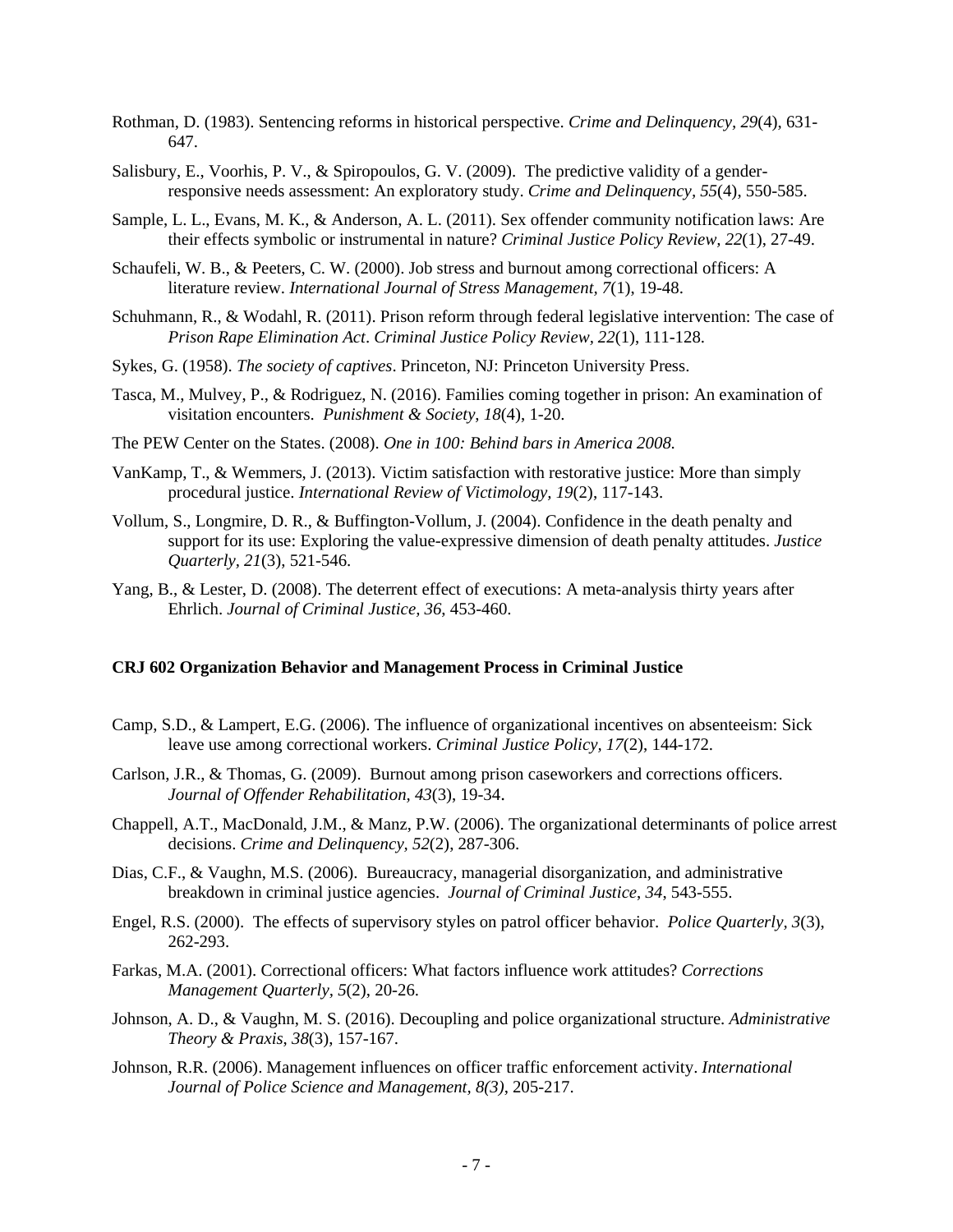- Lambert, E. G., Minor, K. I., Wells, J. B., & Hogan, N. L. (2016). Social support's relationship to correctional staff job stress, job involvement, job satisfaction, and organizational commitment. *The Social Science Journal*, *53*(1), 22-32.
- Lambert, E.C., Hogan, N.L., Camp, S.D., & Ventura, L.A. (2006). The impact of work-family conflict on correctional staff: A preliminary study. *Criminology & Criminal Justice, 6*(4), 371-387.
- Matusiak, M. C., King, W. R., & Maguire, E. R. (2016). How perceptions of the institutional environment shape organizational priorities: findings from a survey of police chiefs. *Journal of Crime and Justice*, 1-15.
- Ortega, A., Brenner, S., & Leather, P. (2007). Occupational stress, coping and personality in the police: An SEM study. *International Journal of Police Science & Management, 9*(1), 36-50.
- Phillips, S.W. (2008). Mandatory arrest: Loosely coupled organizations, situational variables, and the arrest decision. *International Journal of Police Science & Management, 10*(4), 374-387.
- Salyers, M. P., Hood, B. J., Schwartz, K., Alexander, A. O., & Aalsma, M. C. (2015). The experience, impact, and management of professional burnout among probation officers in juvenile justice settings. *Journal of Offender Rehabilitation*, *54*(3), 175-193.
- Seble, G., Sims, B., & Hummer, D. (2008). Job satisfaction and organizational commitment among probation and parole officers: A case study. *Professional Issues in Criminal Justice, 3*(1), 1-16.
- Slate, R.N., Wells, T.L., & Johnson, W.W. (2003). Opening the manager's door: State probation officer stress and perceptions of participation in workplace decision making. *Crime & Delinquency, 49*(4), 519-541.
- Stojkovic, S., Kalinich, D., & Klofas, J. (2007). *Criminal justice organizations: Administration and management*. Belmont, CA: Thomson.
- Zhao, J., Thurman, Q., & He, N. (1999). Sources of job satisfaction among police officers: A test of demographic and work environment models. *Justice Quarterly, 16*(1), 153-173.

#### **CRJ 603 Administration of Justice**

- Albonetti, C.A. (1987). Prosecutorial discretion: The effects of uncertainty. *Law & Society Review, 21*  (2), 291-313.
- Bohm, R.M. (2006). "McJustice": On the McDonaldization of criminal justice. *Justice Quarterly, 23*, 127-146.
- Belknap, J., & Potter, H. (2005). The trials of measuring the "success" of domestic violence policies. *Criminology & Public Policy, 4*(3), 559 - 566.
- Clear, D.R. (2005). Places not cases: Re-thinking the probation focus. *The Howard Journal, 44*(2), 172- 184.
- Clear, T., & Latessa, E.J. (1993). Probation officer roles in intensive supervision: Surveillance versus treatment. *Justice Quarterly,* 10, 441-462.
- Crank, J.P., & Rehm, L.R. (1994). Reciprocity between organizations and institutional environments: A study of Operation Valkyrie. *Journal of Criminal Justice, 22*(5), 393-406.
- Farrington, D.P. (2005). Early identification and preventive intervention: How effective is this strategy? *Criminology & Public Policy, 4*(2), 237-248.
- Feeley, M. (1973). Two models of the criminal justice system: An organizational perspective. *Law and Society Review, 7*(3), 407-26.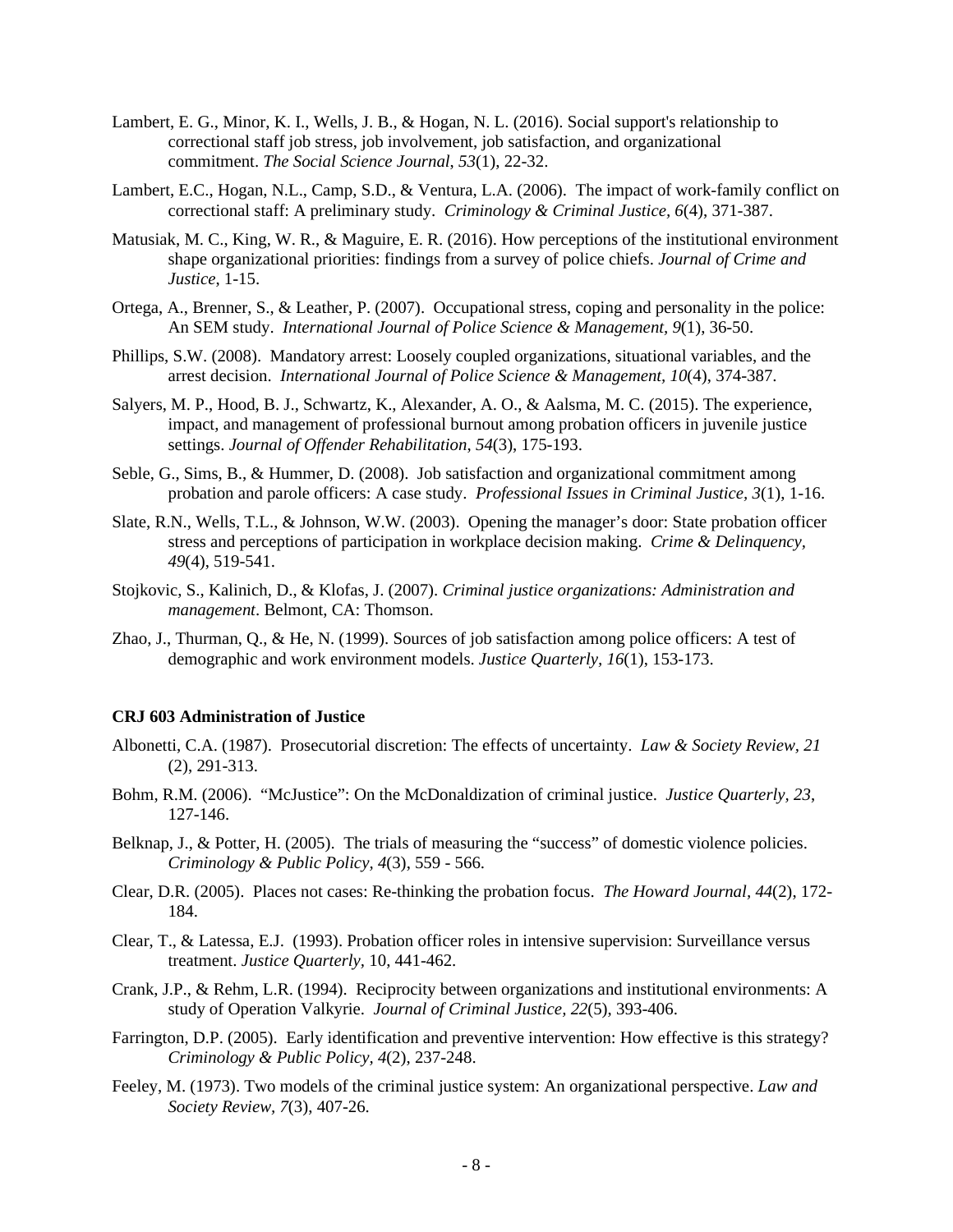- Garner, J. (2005). What does "the prosecution" of domestic violence mean? *Criminology & Public Policy, 4*(3), 567-574.
- Kuklinski, J.H., & Stanga, J.E. (1979). Political participation and government responsiveness: The behavior of California Superior Courts. *The American Political Science Review, 73,* 1090-1099.
- Kurlychek, M.C., Brame, R., & Bushway, S.D. (2006). Scarlet letters and recidivism: Does an old criminal record predict future offending? *Criminology & Public Policy, 5*(3), 483-504.
- Lin, A.C. (2000). *Reform in the making: The implementation of social policy in prison*. NJ: Princeton University Press.
- Lowenkamp, C.T., Latessa, E.J., & Smith, P. (2006). Does correctional program quality really matter? The impact of adhering to the principles of effective intervention. *Criminology & Public Policy, 5*(3), 575-594.
- MacKenzie, D.L. (2005). The importance of using scientific evidence to make decisions about correctional programming. *Criminology & Public Policy, 4*(2), 249-258.
- Mawby, R.C., & Worrall, A. (2004). "Probation" revisited: policing, probation and prolific offender projects. *International Journal of Police Science & Management, 6*(2), 63-73.
- Maxwell, C.D. (2005). Prosecuting domestic violence. *Criminology & Public Policy, 4*(3), 527-534.
- Pager, D. (2006). Evidence-based policy for successful prisoner reentry. *Criminology & Public Policy, 5*(3), 505-514.
- Peterson, R.R., & Dixon, J. (2005). Court oversight and conviction under mandatory and nonmandatory domestic violence case filing policies. *Criminology & Public Policy, 4*(3), 535-558.
- Robinson, P.H., & Cahill, M.T. (2006). *Law without justice: Why criminal law doesn't give people what they deserve*. NY: Oxford University Press.
- Rosecrance, J. (1988). Maintaining the myth of individualized justice: Probation presentence reports. *Justice Quarterly, 5(2),* 235-256.
- Skogan, W.G. (2006). *Police and community in Chicago: A tale of three cities*. NY: Oxford University Press.
- Walker, S. (2006). *Sense and nonsense about crime and drugs: A policy guide* (6th ed.). Thomson-Wadsworth.
- Wasby, S.L. (1976). *Small town police and the Supreme Court*. D.C. Heath and Co.
- Welsh, W.N. (2006). The need for a comprehensive approach to program planning, development, and evaluation. *Criminology & Public Policy, 5*(3), 603-614.
- Worden, A.P. (1995). The judge's role in plea bargaining: An analysis of judge's agreement with prosecutors' sentencing recommendations. *Justice Quarterly, 12*(2), 257-278.

## **CRJ 604 Criminal Courts**

- Albonetti, C. A. (1991). An integration of theories to explain judicial discretion. *Social Problems, 38*(2), 247-266.
- Brown, D. M. (2009). Calling your bluff: How prosecutors and defense attorneys adapt plea bargaining strategies to increased formalization. *Justice Quarterly, 26*(1)*,* 2-29.
- Devine, D. J. (2000). *Jury decision making: The state of the science*. New York: New York University Press.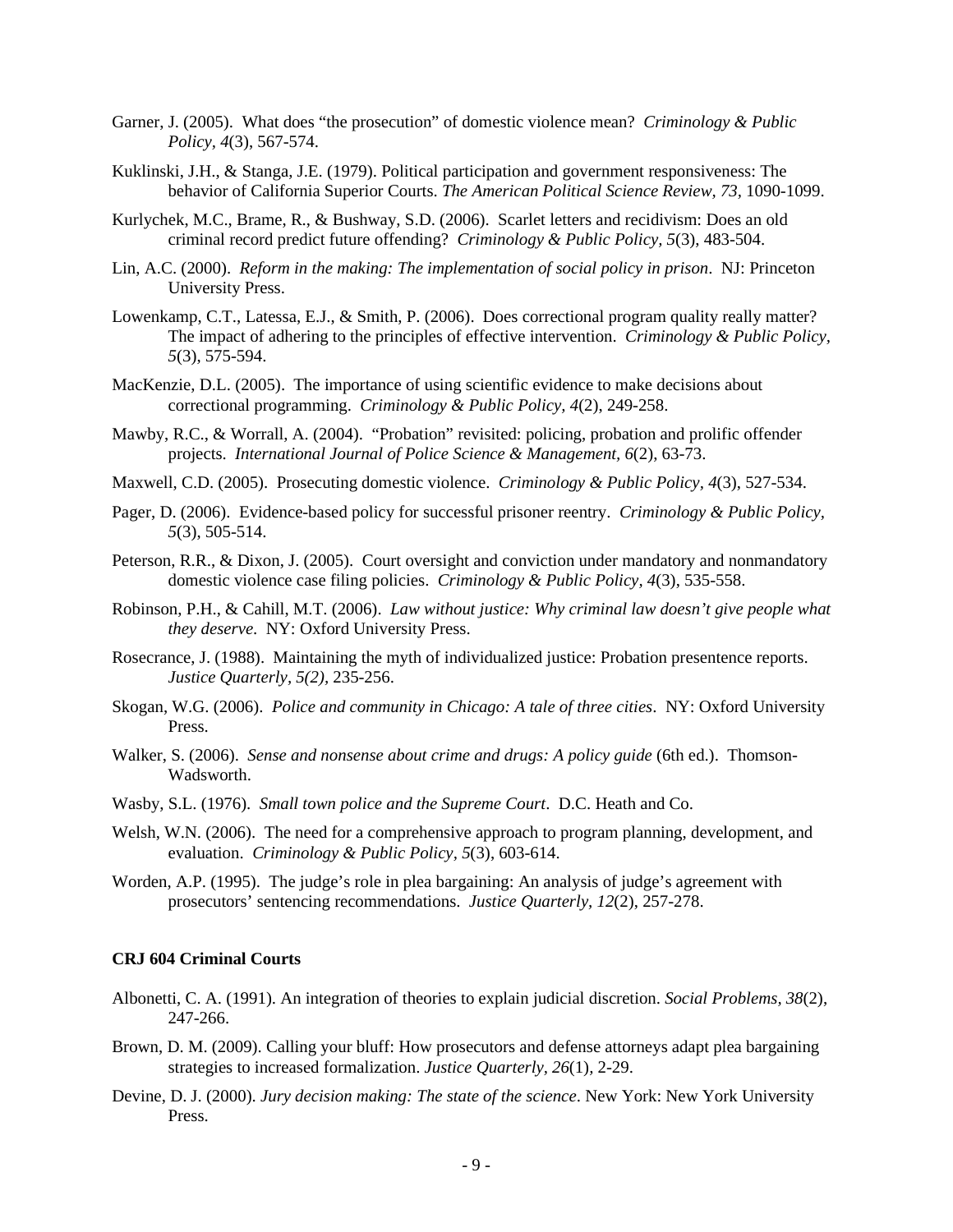- Dixon, J. (1995). The organization context of criminal sentencing. *American Journal of Sociology*, *100*(5), 1157-1198.
- Frankel, M. E. (1972). Lawlessness in sentencing. *University of Cincinnati Law Review, 41*(1), 1-54.
- Franklin, C. A., & Fearn, N. E. (2008). Gender, race, and formal court decision-making outcomes: Chivalry/paternalism, conflict theory or gender conflict? *Journal of Criminal Justice, 36*(3), 279- 290.
- Griset, P. L. (1995). Determinate sentencing and agenda building: A case study of the failure of a reform. *Journal of Criminal Justice, 23*(4), 349-362.
- Hawkins, D. F. (1987). Beyond anomalies: Rethinking the conflict perspective on race and criminal punishment. *Social Forces, 65*(3), 719-745.
- Mitchell, O. (2005). A meta-analysis of race and sentencing research: Explaining the inconsistencies. *Journal of Quantitative Criminology, 21*(4), 439-466.
- Rubinstein, M. L., & White, T. J. (1979). Alaska's ban on plea bargaining. *Law and Society Review, 13*(2), 367-383.
- Spohn, C. C. (2009). *How do judges decide? The search for fairness and justice in punishment* (2nd ed.). Thousand Oaks, CA: Sage.
- Spohn, C. C., & Cederblom, J. (1991). Race and disparities in sentencing: A test of the liberation hypothesis. *Justice Quarterly, 8*(3), 305-327.
- Steffensmeier, D., Ulmer, J. T., & Kramer, J. H. (1998). The interaction of race, gender, and age in criminal sentencing: The punishment cost of being young, black, and male. *Criminology, 36*(4), 763-798.
- Tonry, M. (1996). *Sentencing matters*. New York: Oxford University Press.
- Ulmer, J. T. (2012). Recent developments and new directions in sentencing research. *Justice Quarterly, 29*(1), 1-40.
- Williams, M. (2013). The effectiveness of public defenders in four Florida counties. *Journal of Criminal Justice, 41*(4), 205-212.
- Worrall, J. L., & Nugent-Borakove, M. E. (Eds.). (2008). *The changing role of the American prosecutor*. Albany, NY: State University of New York Press.

#### **CRJ 606 Law Enforcement Issues**

- Alpert, G.P., & Piquero, A.R. (2000). *Community policing: Contemporary readings*. Prospect Heights, Ill. Waveland Press.
- Bayley, D. (1994). *Police for the future*. New York: Oxford University Press.
- Bayley, D., & Shearing, C. (1996). The future of policing. *Law and Society Review, 30(3),* 585-606.
- Belknap, J. (1995). Law enforcement officers' attitudes about the appropriate responses to woman battering. *International Review of Victimology, 4,* 47-62.
- Bittner, E. (1967). The police on skid-row: A study of peace keeping. *American Sociological Review, 32 (5),* 699-715.
- Bittner, E. (1970). *The function of police in modern society.* Rockville, MD: National Institute of Health.
- Brown, M. (1981). *Working the streets: Police discretion and the dilemmas of reform*. New York: Sage.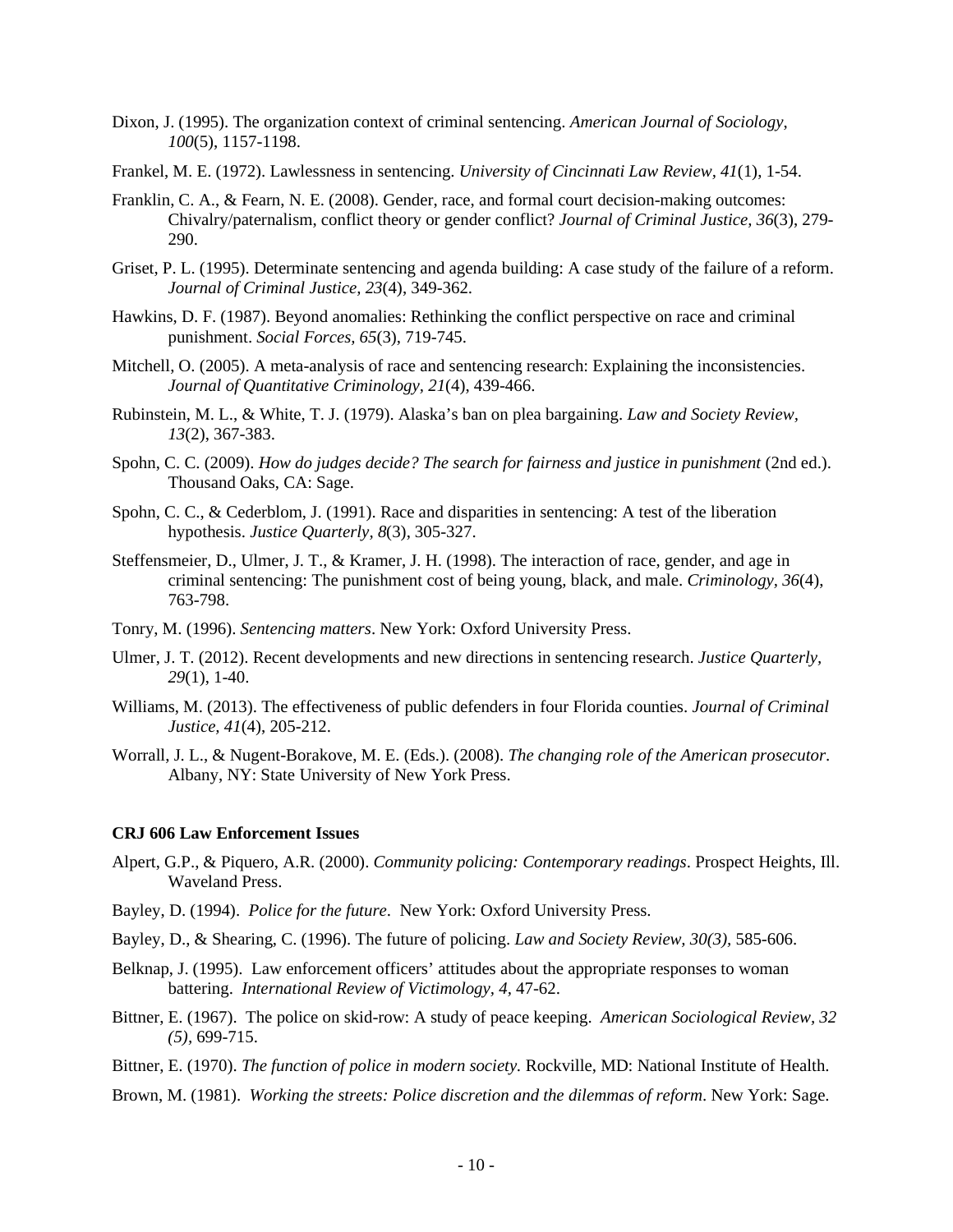- Buzawa, E.S., & Buzawa, C.G. (1996). *Domestic violence. The criminal justice response*. Thousand Oaks, CA: Sage.
- Crank, J.P. (1998). *Understanding police culture.* Cincinnati, OH: Anderson.
- Dunham, R.G., & Alpert, G.P. (1993). *Critical issues in policing: Contemporary readings .*Prospect Heights, Ill: Waveland Press, Inc.
- Engle, R.S., Sobol, J.J., & Worden, R.E. (2000). Further exploration of the demeanor hypothesis: The interaction effects of suspects' characteristics and demeanor on police behavior. *Justice Quarterly, 17*, 235-258.
- Greene, J.A., (1999). Zero tolerance: A case study of police policies and practices in New York City. *Crime & Delinquency, 45(2),* 171-188.
- Green, J.R. & Mastrofski, S.D. (1991). *Community policing: Rhetoric or reality*. New York, NY: Praeger.
- Herbert, S. (1998). Police subculture reconsidered. *Criminology, 36(2),* 343-369.
- Kane, R.J. (1999). Patterns of arrest in domestic violence encounters: Identifying a police decisionmaking model. *Journal of Criminal Justice, 27,* 65-79.
- Kelling et al. (1974). *Kansas City preventive patrol experiment: A summary report.* Washington, DC: Police Foundation.
- Klinger, D.A. (1997). Negotiating order in patrol work: An ecological theory of police response to deviance. *Criminology, 35,* 277-306.
- Kraska, P. B. (2007). Militarization and policing-Its relevance to 21st century police. *Policing, 1*(4), 501-513.
- Lurigio, A.J., & Skogan, W.G. (1994). Winning the hearts and minds of police officers: An assessment of staff perceptions of community policing in Chicago*. Crime & Delinquency, 40*(3), 315-330.
- Mastrofski, S.D., Reisig, M.D., & McCluskey, J.D. (2002). Police disrespect toward the public: An encounter-based analysis. *Criminology, 40*(3), 519 - 552.
- Mastrofski, S.D., Worden, R.E., & Snipes, J.B. (1995). Law enforcement in a time of community policing. *Criminology, 33*(4), 539 - 563.
- Muir, W.K. (1977). *Police: Street corner politicians*. Chicago: University of Chicago Press.
- Murray, J. (2005). Policing terrorism: A threat to community policing or just a shift in priorities?. *Police Practice and Research, 6*(4), 347-361.
- Paoline, E.A. III, Myers, S.M., & Worden, R.E. (2000). Police culture, individualism, and community policing: Evidence from two police departments*. Justice Quarterly, 17,* 575-605.
- Phillips, S.W., & Sobol, J.J. (2012). Police decision-making: An examination of conflicting theories. *Policing: An International Journal of Police Strategies & Management, 35*(3), 551-565.
- Phillips, S.W., & Gayadeen, S.M. (2014). The coercive impact of federal grants: COPS grants and the diffusion of the community policing philosophy. *The Police Journal, 87*(1), 49-60.
- Phillips, S.W. (2016). Eyes are not cameras: The importance of integrating perceptual distortions, misinformation, and false memories into the police body camera debate. *Policing,* DOI[:https://doi.org/10.1093/police/paw008](https://doi.org/10.1093/police/paw008)
- Reiss, A. J. (1992). Police organization in the twentieth century. In M. Tonry & N. Morris (Eds.), *Modern policing* (pp. 51-98). Chicago, Illinois: University of Chicago Press.
- Skolnick, J.H. (1975). *Justice without trial: Law enforcement in democratic society* (2<sup>nd</sup> ed.). New York: Wiley & Sons, Inc.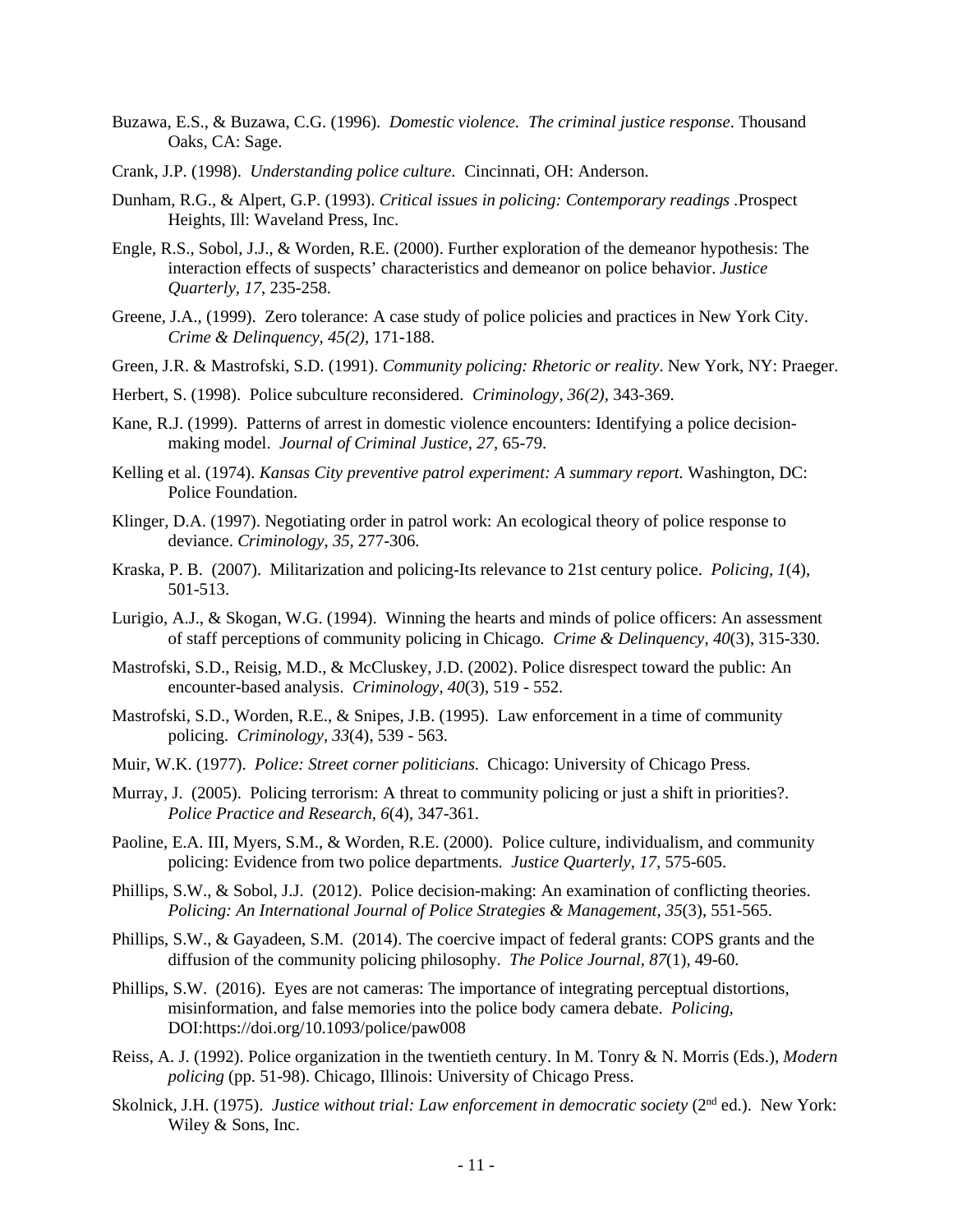- Skolnick, J.H., & Fyfe, J.J. (1993). *Above the law: Police and the excessive use of forc*e. New York: Free Press.
- Stamper, N. (2005). *Breaking rank: A top cop's expose of the dark side of American policing.* New York: Nation Books.
- Terrill, W., & Mastrofski, S.D. (2002). Situational and officer-based determinants of police coercion. *Justice Quarterly, 19*(2), 215-248.
- Van Maanen, J. (1975). Police socialization: A longitudinal examination of job attitudes in an urban police department. *Administrative Science Quarterly, 20,* 207 - 228.
- White, M.D. (2001). Controlling police decisions to use deadly force: Reexamining the importance of administrative policy. *Crime & Delinquency, 47,* 131 - 151.
- Wilson, J.Q. (1978). *Varieties of police behavior: The management of law & order in eight communities.* Cambridge, MA: Harvard University Press.
- Worden, A.P. (1993). The attitudes of women and men in policing: Testing conventional and contemporary wisdom. *Criminology, 31(2),* 203–241.

## **CRJ 609 Statistics in Criminal Justice**

- Crow, M. S., & Lannes, P. S. (2016). Risk, proportionality, and sentencing: Guideline circumvention in federal child pornography and sexual abuse cases. *Criminal Justice Policy Review, 26*, 575-597.
- Johnson, B. D., & DiPietro, S. M. (2012). The power of diversion: Intermediate sanctions and sentencing disparity under presumptive guidelines. *Criminology, 50*, 811-850.
- Johnson, B. D., Ulmer, J. T., & Kramer, J. H. (2008). The social context of guidelines circumvention: The case of federal district courts. *Criminology, 46*, 737-783.
- Phillips, S. W., & Sobol, J. J. (2008). Twenty years of mandatory arrest: Police decision making in the face of legal requirements. *Criminal Justice Policy Review, 21*, 98-118.
- Spohn, C. C., Gruhl, J., & Welch, S. (1981-1982). The effect of race on sentencing: A re-examination of an unsettled question. *Law and Society Review, 16*, 71-88.
- Weisburd, D., & Britt, C. (2014). *Statistics in criminal justice* (4th ed.). New York: Springer.
- Wolfe, S. E., Pyrooz, D. C., & Spohn, C. C. (2011). Unraveling the effect of offender citizenship status on federal sentencing outcomes. *Social Science Research, 40*, 349-362.

#### **CRJ 620 White Collar Crime**

- Aulette, J. R., & Michaelowski, R. (1993). Fire in Hamlet: A case study of state-corporate crime. In K. Tunnel (Ed.), *Political crime in contemporary America: A critical approach* (pp. 171-206). New York: Garland.
- Barak, G. (2012). *Theft of a nation: Wall Street looting and federal regulatory colluding*. Lanham, Maryland: Rowman & Littlefield Publishers.
- Benson, M.L., & Simpson, S.S. (2009). *White-collar crime: An opportunity perspective.* NY: Routledge.
- Calavita, K., & Pontell, H.N. (1990). Heads I win, tails you lose: Deregulation, crime, and crisis in the savings and loan industry. *Crime & Delinquency, 36*, 309-341.
- Copes, H., & Vieraitis, L.M. (2009). Bounded rationality of identity thieves: Using offender-based research to inform policy. *Criminology & Public Policy, 8*(2), 237-261.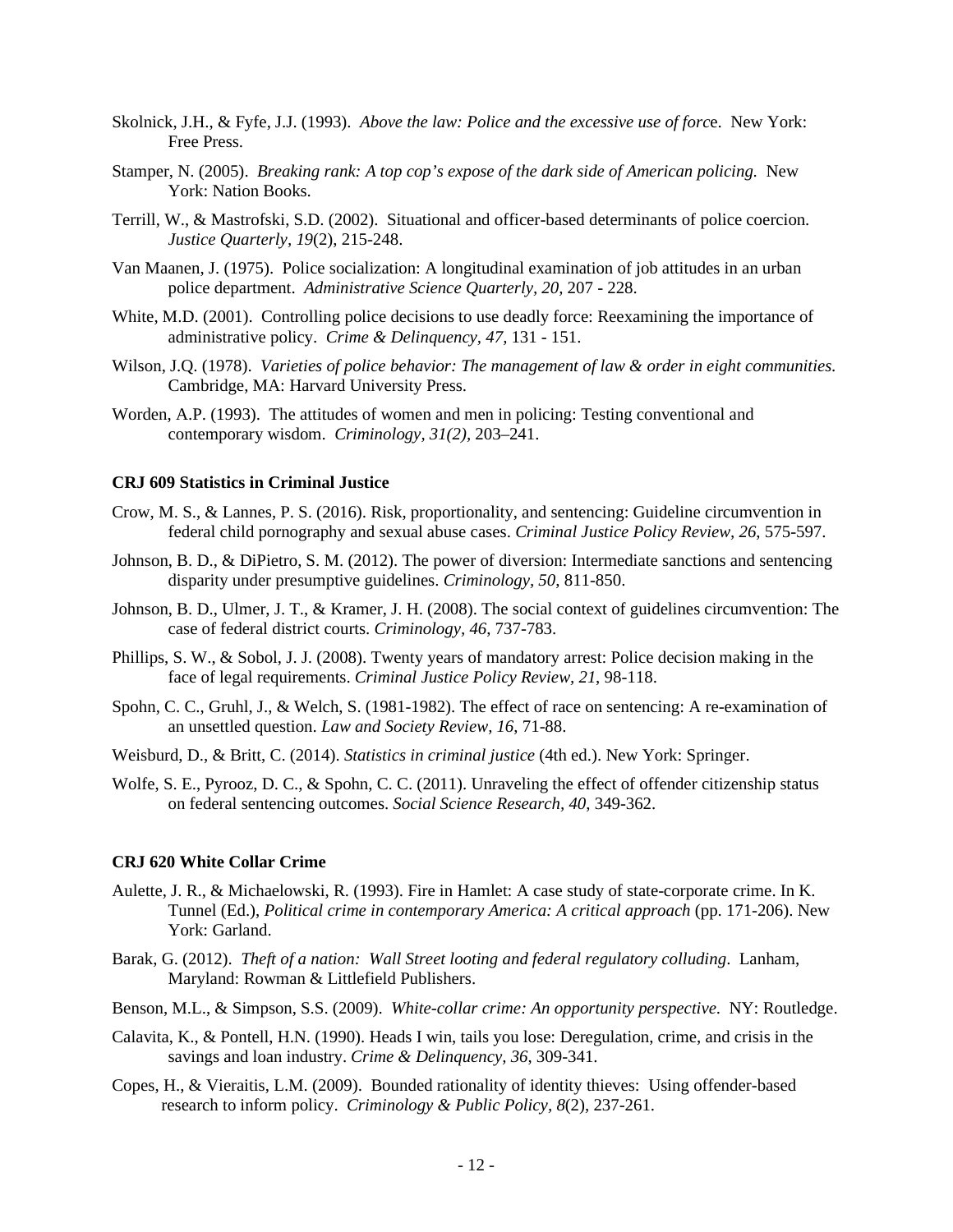- Cullen, F.T., Hartman, J.L., & Jonson, C.L. (2008). Bad guys: Why the public supports punishing whitecollar offenders. *Crime, Law and Social Change, 51*, 31-44.
- Cullen, F.T., Maakestad, W.J., & Cavender, G. (1995). The Ford Pinto case and beyond: Moral boundaries and the criminal sanction. In G. Geis, R.F. Meier & L.M. Salinger (Eds.), *White-collar crime: Classic and contemporary views* (pp. 280-298). New York: Free Press.
- Dukes, G., Braithwaite, J., & Moloney, J.P. (2015). *Pharmaceuticals, corporate crime and public health.* Cheltenham, UK: Edward Elgar Publishing.
- Financial Crisis Inquiry Commission. (2011). *The financial crisis inquiry report: Final report of the national commission on the causes of the financial and economic crisis in the United States.*  Washington, D.C.:Financial Crisis Inquiry Commission.
- Friedrichs, D. (2004). Enron et al.: Paradigmatic white collar crime cases for the new century. *Critical Criminology, 12,* 113-132.
- Friedrichs, D.O. (2009). Exorbitant CEO compensation: Just reward or grand theft? *Crime, Law and Social Change, 51,* 45-72.
- Friedrichs, D.O. (2010). *Trusted criminals: White collar crime in contemporary society* (4th ed.). California: Wadsworth.
- Geis, G. (1967). The heavy electrical equipment antitrust cases of 1961. In M. Clinard & R. Quinney (Eds.), *Criminal behavior systems* (pp. 139-150). New York: Holt, Rinehart & Winston.
- Gray, G.C. (2006). The regulation of corporate violations: Punishment, compliance, and the blurring of responsibility. *British Journal of Criminology, 46*, 875-892*.*
- Hirschi, T., & Gottfredson, M. (1987). Causes of white-collar crime*. Criminology, 25,* 949-974.
- Klenowski, P.M. (2012). "Learning the good with the bad": Are occupational white-collar offenders taught how to neutralize their crimes? *Criminal Justice Review, 37*(4), 461-477.
- Liederbach, J. (2001). Opportunity and crime in the medical professions. In N. Shover & J.P. Wright (Eds.), *Crimes of privilege: Readings in white-collar crime* (pp. 144-156). New York: Oxford University Press.
- Lynch, M.J., Burns, R.G., & Stretesky, P. (2014). *Environmental law, crime and justice* (2nd ed.). El Paso: LFB Scholarly Publishing LLC.
- Mann, K. (1985). *Defending white-collar crime: A portrait of attorneys at work*. Yale University Press.
- Paternoster, R., & Simpson, S. (1993). A rational choice theory of corporate crime. In R.V. Clarke (Ed.), *Routine activity and rational choice: Advances in criminological theory (pp.37-58). New* Brunswick, New Jersey: Transaction Publishers.
- Pontell, H.N., Black, W.K., & Geis, G. (2014). Too big to fail, too powerful to jail? On the absence of criminal prosecutions after the 2008 financial meltdown. *Crime, Law and Social Change, 61*, 1- 13.
- Pontell, H.N., Calavita, K., & Tillman, R. (1994). Corporate crime and criminal justice system capacity: Government response to financial institution fraud. *Justice Quarterly, 11*(3), 383-410.
- Reed, G.E., & Yeager, P.C. (1996). Organizational offending and neoclassical criminology: Challenging the reach of a general theory of crime. *Criminology, 34*(3), 357-382.
- Reiman, J., & Leighton, P. (2013). *The rich get richer and the poor get prison: Ideology, class, and criminal justice* (10<sup>th</sup> ed.). Boston: Allyn & Bacon, Inc.
- Schoenfeld, H. (2005). Violated trust: Conceptualizing prosecutorial misconduct. *Journal of Contemporary Criminal Justice, 21*(3), 250-271.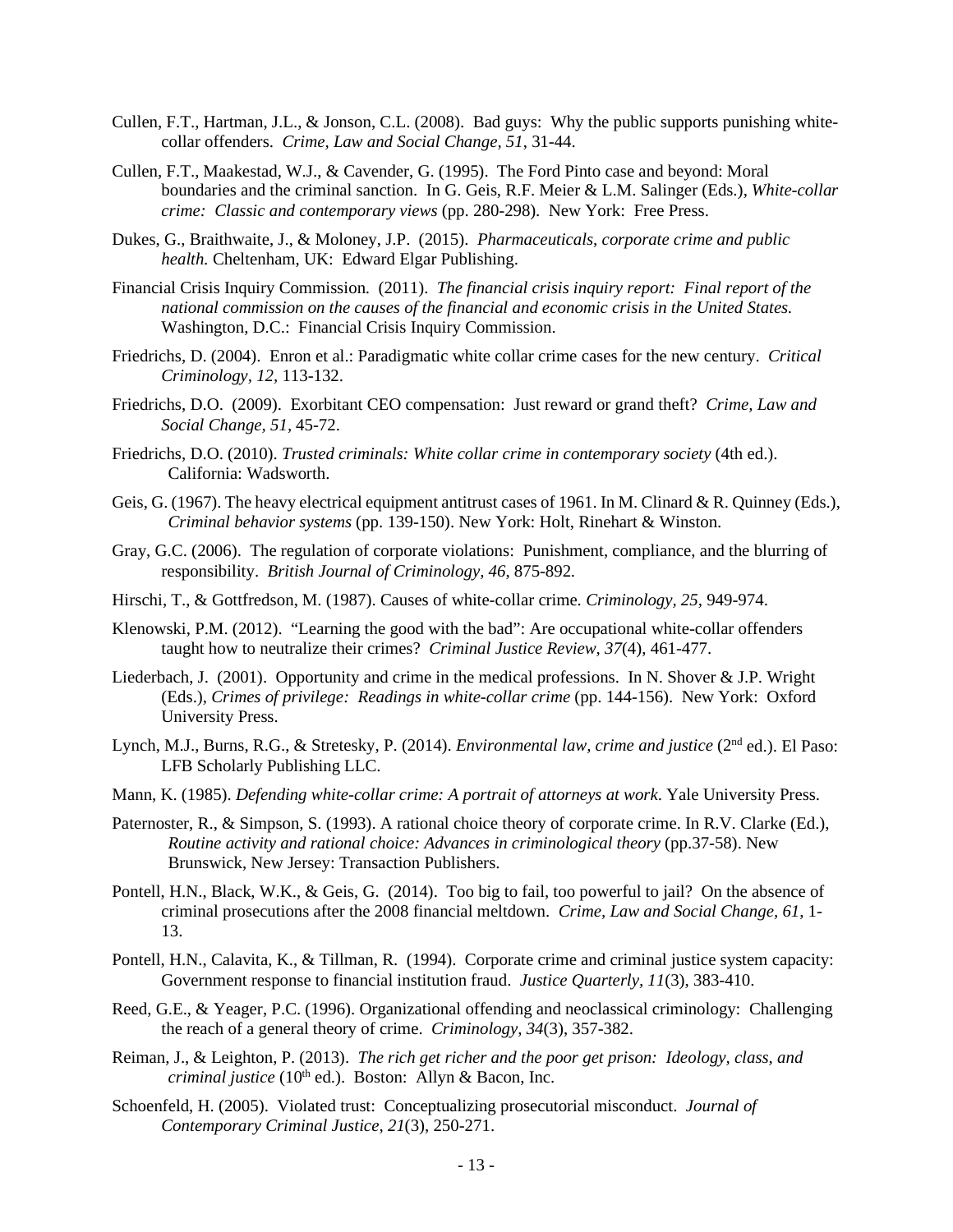- Shapiro, S.P. (1990). Collaring the crime, not the criminal: Reconsidering the concept of white-collar crime. *American Sociological Review, 55,* 346-365.
- Shover, N., Coffey, G.S., & Hobbs, D. (2003). Crime on the line: Telemarketing and the changing nature of professional crime. *British Journal of Criminology, 43*(3), 489-505.
- Shover, N., & Hochstetler, A. (2006). *Choosing white-collar crime.* NY: Cambridge University Press.
- Stadler, W.A., Benson, M.L., & Cullen, F.T. (2012). Revisiting the special sensitivity hypothesis: The prison experience of white-collar inmates. *Justice Quarterly, 30*(6), 1090-1114.
- Steffensmeier, D. (1989). On the causes of white collar crime: An assessment of Hirschi and Gottfredson's claims. *Criminology, 27(2),* 345-358.
- Sutherland, E.H. (1940). White-collar criminality. *American Sociological Review, 5*(1), 1-12.
- Tappan, P. W. (1947). Who is the criminal? *American Sociological Review*, *12,* 96-102.
- Tillman, R. H., & Indergaard, M.L. (2005). *Pump and dump: The rancid rules of the new economy*. New Brunswick, NJ: Rutgers University Press.
- Tillman, R.H., & Pontell, H.N. (1992). Is justice 'color-blind': Punishing Medicaid provider fraud. *Criminology, 30(4)*, 547-574.
- Uhlmann, D.M. (2013). Deferred prosecution and non-prosecution agreement and the erosion of corporate criminal liability. *Maryland Law Review, 72*(4), 1295-1344.
- Weisburd, D., & Wheeler, S. (1991). *Crimes of the middle classes: White-collar offenders in the federal courts*. New Haven, Connecticut: Yale University Press.
- Wheeler, S., Mann, K., & Sarat, A. (1988). *Sitting in judgment: The sentencing of white-collar criminals.* New Haven, Connecticut: Yale University Press.

## **CRJ 622 Juvenile Justice**

- Agnew, R., Matthews, S., Bucher, J., Welcher, A., & Keyes, C. (2008). Socioeconomic status, economic problems, and delinquency. *Youth and Society*, *40*(2), 159.
- Belenko, S., Sprott, J., & Petersen, C. (2004). Drug and alcohol involvement among minority and female juvenile offenders: Treatment and policy issues. *Criminal Justice Policy Review*, *15*(1), 3.
- Benekos, P., & Merlo, A. (2016). A decade of change: Roper v. Simmons, defending childhood and juvenile justice policy. *Criminal Justice Policy Review*, 1-26.
- Bernard, T. J. (1992). *The cycle of juvenile justice.* Oxford: Oxford University Press.
- Bernard, T.J. (1999). Juvenile crime and the transformation of juvenile justice: Is there a juvenile crime wave? *Justice Quarterly, 16(2):* 337-356.
- Black, D. J., & Reiss, A. J. (1970). Police control of juveniles. *American Sociological Review, 35*, 63-77.
- Bouffard, J., Cooper, M., & Bergseth, K. (2016). The effectiveness of various restorative justice interventions on recidivism outcomes among juvenile offenders. *Youth Violence and Juvenile Justice*, 1-16.
- Brown, J., & Sorensen, J. (2014). Legal and extra-legal factors related to the imposition of blended sentencing. *Criminal Justice Policy Review*, *25*(2), 227-241.
- Boyd, R., Huss, S., & Myers, D. (2008). Antecedents and consequences of juvenile case processing. *Youth Violence and Juvenile Justice*, *6*(2), 195.
- Chesney-Lind, M., & Sheldon, R.G. (2004). *Girls, delinquency and juvenile justice* (3<sup>rd</sup> Ed). Belmont CA: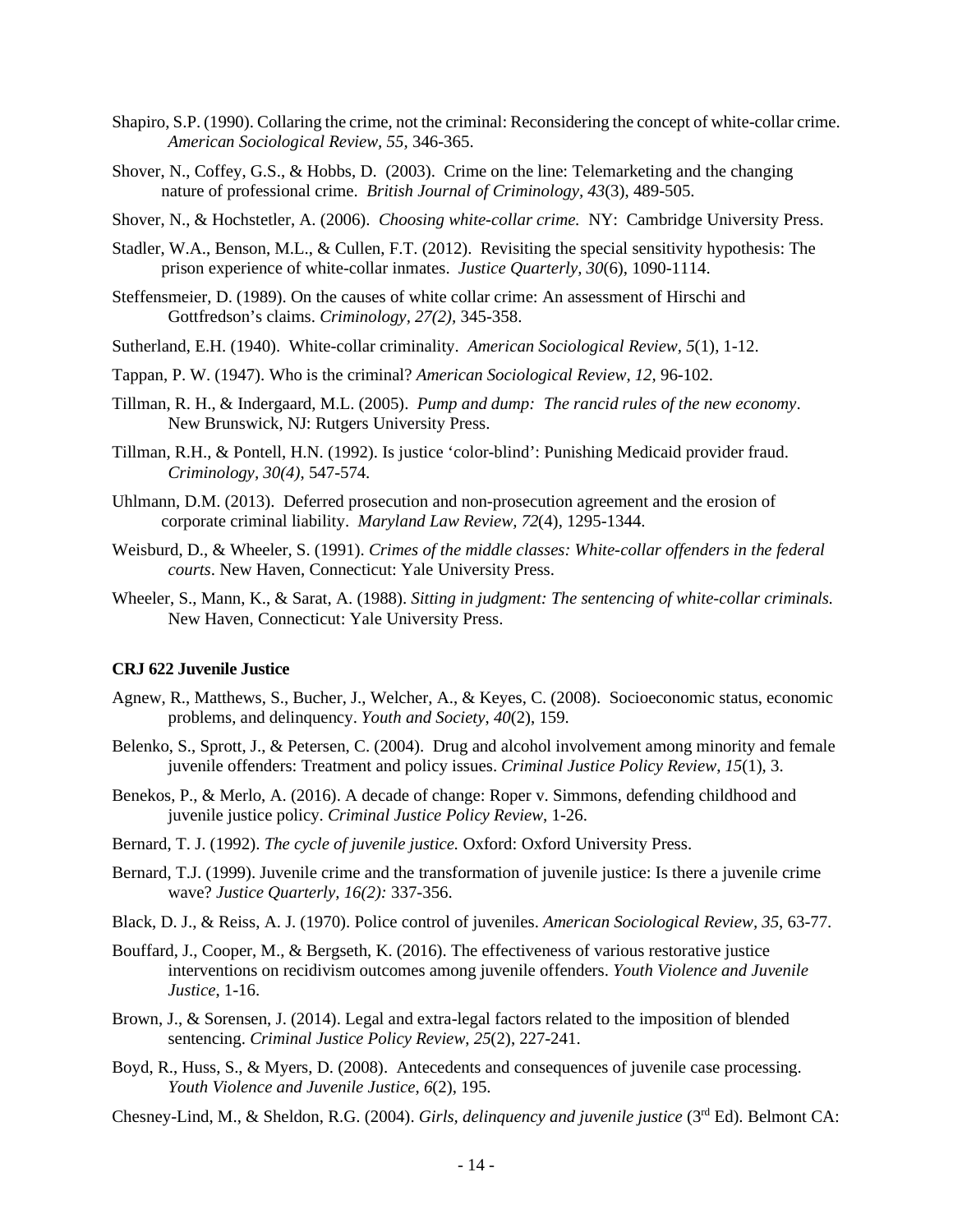Wadsworth.

- D'Angelo, J., & Brown, M. (2008). Missouri Juvenile Justice Reform Act of 1995: A comparison of case outcomes for 1994 and 2000. *Criminal Justice Policy Review*, *19*(3), 314
- Feld, B. (1991). Justice by geography: Urban, suburban, and rural variations in juvenile justice administration. *Journal of Criminal Law and Criminology*, *82*(1), 156.
- Ferdinand, T. (1991). History overtakes the juvenile justice system. *Crime & Delinquency*, *37*(2), 204- 224.
- Godsoe, C. (2014). Contempt, status, and the criminalization of non-conforming girls. C*ardozo Law Review*, *35*, 1091.
- Guevara, L., Herz, D., & Spohn, C. (2006). Gender and juvenile justice decision making: What role does race play. *Feminist Criminolgoy, 1*(4), 258-282*.*
- Haerle, D. (2016). Dosage matters: Impact of a violent offender treatment program on juvenile recidivism. *Youth Violence and Juvenile Justice*, *14*(1), 3-25.
- Hirschi, T., & Gottfredson, M. (1993). Rethinking the juvenile justice system. *Crime and Delinquency, 39(2*), 262-271.
- Higgins, G., Piquero, N. & Piquero, A. (2011). General strain theory, peer rejections and delinquency/crime. *Youth & Society*, *43*(4), 1272-1297.
- Jackson, D., & Hay, C. (2012). The conditional impact of official labeling on subsequent delinquency: Considering the attenuating role of family attachment. *Journal of Research in Crime and Delinquency*, 5*0*(2), 300-322.
- Johnson, K., Lanza-Kaduce, L. & Woolward, J. (2009). Disregarding graduated treatment: Why transfer aggravates recidivism. *Crime & Delinquency*, *57*(5), 756-777.
- Jordan, K. (2014). Juvenile status and criminal sentencing: Does it matter in the adult system? *Youth Violence and Juvenile Justice, 12*(4), 315-331.
- Kennedy, M. (2014). The end of mandatory juvenile life without parole. *Criminal Justice Policy Review*, *25*(5), 553-578.
- Kingston, B., Huzinga, D., &Elliott, D. (2009). A test of social disorganization theory in high-risk urban neighborhoods. *Youth & Society*. *41*(1), 53-79.
- Krisberg, B., Schwartz, I., Litsky, P., & Austin, J. (1986). The watershed of juvenile justice reform. *Crime & Delinquency*, *32*(1), 5-38.
- Krohn, M., Schmidt, N., Lizotte, A., & Baldwin, J. (2011). The impact of multiple marginality on gang membership and delinquent behavior for Hispanic, African-American and white male adolescents. *Journal of Contemporary Criminal Justice, 27*(1), 18-42.
- Leiber, M., Peck, J., & Beaudry-Cyr, M. (2016). The likelihood of a "youth discount" in juvenile court sanctions: The influence of offender, race, gender and age. *Race & Justice*, *6*(1), 5-34.
- Longshore, D., Chang, E., & Messina, N. (2005). Self-control and social bonds: A combined control perspective on juvenile offending. *Journal of Quantitative Criminology*, *21*(4), 419.
- McCord, J. (2003). Cures that harm: Unanticipated outcomes of crime prevention programs. *The Annals of the American Academy of Political and Social Science, 587*, 16-30.
- Mennel, R. (1983). Attitudes and Policies toward juvenile delinquency in the United States: A historiographical review. *Crime and Justice*, *4*, 191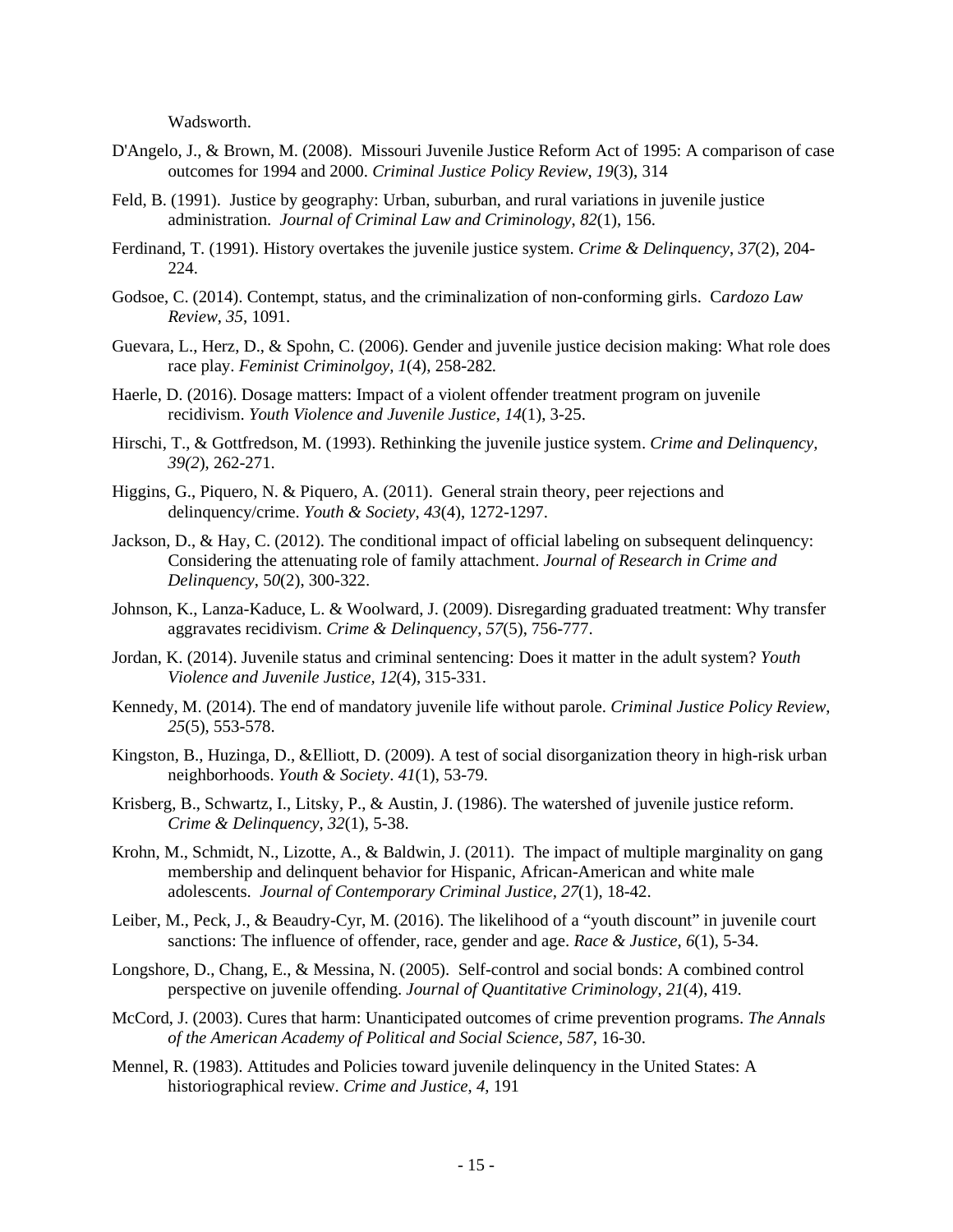- Pasko, L. (2010). Damaged daughters: The history of girls' sexuality and the juvenile justice system. *The Journal of Criminal Law and Criminology*, *100*(3), 1099.
- Platt, A. M. (1977). *The child savers: The invention of delinquency* (2<sup>nd</sup> ed). Chicago: University of Chicago Press.
- Rodriguez, N. (2007). Juvenile court context and detention decisions: Reconsidering the role of race, ethnicity, and community characteristics in juvenile court processes. *Justice Quarterly*, *24*(4), 629.
- Schultz, J. (1973). The cycle of juvenile court history. *Crime & Delinquency*, *19*, 457.

## **CRJ 624 Computer Applications**

- Babbie, E., Halley, F.S., Wagner, W.E., & Zaino, J. (2013). *Adventures in social research: Data analysis using IBM SPSS statistics* (8<sup>th</sup> ed.). Thousand Oaks, CA: Sage.
- Field, A. (2013). *Discovering statistics using IBM SPSS statistics* (4th ed.). Thousand Oaks, CA: Sage.
- Frankfort-Nachmias C., & Leon-Guerrero, A. (2014). Social statistics for a diverse society (7th ed). Thousand Oaks, CA: Sage.

#### **CRJ 625 Race and Ethnicity**

- Alexander, M. (2010). *The new Jim Crow: Mass incarceration in the age of colorblindness*. New York: New Press.
- Arrigo, B.A. (1998). Justice with prejudice: Race and criminal justice in America. *Justice Quarterly, 15,* 199- 206.
- Barlow, D., & Barlow, M.H. (2000). *Police in multicultural society*. Prospect Heights, IL: Waveland.
- Biolosi, T. (2007). *Deadliest enemies*. Minneapolis: University of Minnesota Press.
- Bourgois, P. (2002). *In search of respect: Selling crack in El Barrio* (2<sup>nd</sup> ed). Cambridge UP.
- Bush-Baskette, S. (2000). The war on drugs and the incarceration of mothers. *Journal of Drug Issues, 30(*4), 919-928.
- Correll, J., Park, B., Judd, C. M., Wittenbrink, B., Sadler, M. S., & Keesee, T. (2007). Across the thin blue line: Police officers and racial bias in the decision to shoot. *Journal of Personality and Social Psychology, 92*(6), 1006.
- Christensen, T. (2010). Presumed guilty: Constructing deviance and deviants through techniques of neutralization. *Deviant Behavior, 31*(6), 552-577.
- Eitle, D., D'Alessio, S.J., & Stolzenberg, L. (2002). Racial threat and social control: A test of the political, economic, and threat of Black crime hypothesis. *Social Forces, 81*(2), 557-576.
- Elliott, D. S., & Ageton, S.S. (1980). Reconciling race and class differences in self-reported and official measures. *American Sociological Review, 44,* 95-110.
- Foucault, M. (1982). The subject and power. *Critical Inquiry, 8*(4), 777-795.
- Hacker, A. (1995). *Two nations: Black and white, separate, hostile, and unequal*. New York, NY: Ballatine Books.
- Hawkins, D.F. (2003). *Violent crime: Assessing race and ethnic differences*. NY: Cambridge.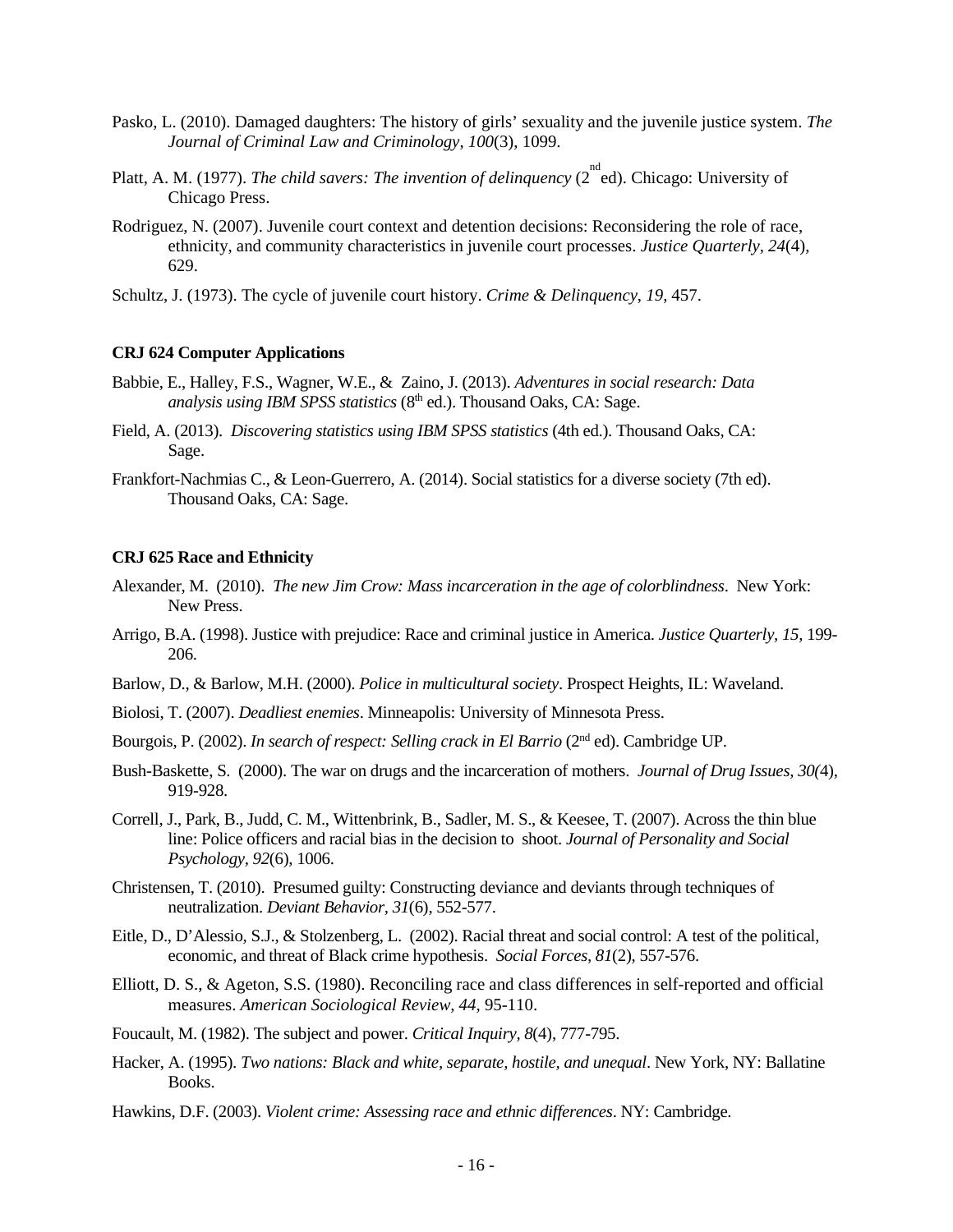- Johnson, B. D., & Betsinger, S. (2009). Punishing the "model minority": Asian-American criminal sentencing outcomes in federal district courts. *Criminology, 47*(4), 1045-1090.
- Johnson, B. D., Stewart, E. A., Pickett, J., & Gertz, M. (2011). Ethnic threat and social control: Examining public support for judicial use of ethnicity in punishment. *Criminology, 49*(2), 401-442.
- Kirk, D. S. (2009). A natural experiment on residential change and recidivism: Lessons from Hurricane Katrina. *American Sociological Review, 74*, 484-505.
- Mann, C. (1993). *Unequal justice: A question of color.* Bloomington, IN: Indiana University Press.
- Mann, C.R., Zatz, M.S., & Rodriguez, N. (Eds.). (2006). *Images of color, images of crime* (3rd ed.). California: Roxbury Publishing Company.
- Messerschmidt, J. W. (1997). *Crime as structured action: Gender, race, class, and crime in the making.* California: Sage Publications.
- Myers, M., & Talarico, M. (1986). The social contexts of racial discrimination. *Social Problems, 33(3)*, 237- 251.
- Omi, M., & Winant. (1994). *Racial formation in the United States* (2<sup>nd</sup> ed.). New York: Routledge.
- Provine, D. M. (2007). *Unequal under law: Racism in the war on drugs*. Chicago: University of Chicago Press.
- Russell, K. (1998) *The color of crime: Racial hoaxes, white fear, black protectionism, police harassment, and other macro aggressions*. New York University Press.
- Sampson, R. J. (1987). Urban black violence: The effect of male joblessness and family disruption. *American Journal of Sociology*, *93*, 348-382.
- Steffensmeier, D., Ulmer, J., & Kramer, J. (1998). The interaction of race, gender, and age in criminal sentencing: The punishment cost of being young, black and male. *Criminology, 36*(4), 763-797.
- Tonry, M. (1997). *Malign neglect: race, crime, and punishment in America*. New York: Oxford University Press.
- Turk, A.T. (1966). Conflict and Criminality. *American Sociological Review, 31*(3), 338-352.
- Wacquant, L. (2000). The new 'peculiar institution: On the prison as surrogate ghetto. *Theoretical Criminology, 4,* 377-389.
- Walker, S., Spohn, C., & DeLone, M. (1996). *The color of justice: Race, ethnicity and crime in America*. Belmont, CA: Wadsworth Publishing Company.
- Weitzer, R. (1996). Racial discrimination in the criminal justice system: Findings and problems in literature. *Journal of Criminal Justice, 24(4)*, 309-322.
- West, C. (1993). *Race matters.* New York, NY: Vintage Books.
- Western, B. (2002). The impact of incarceration on wage mobility and inequality. *American Sociological Review, 67*, 477-498.
- Wright, B. (1987). *Black robes, white justice*. Secaucus, NJ: Lyle Stuart.

## **CRJ 626 Gender Issues in Criminal Justice**

- Becker, S., & McCorkel, J.A. (2011). The gender of criminal opportunity: The impact of male co-offenders on women's crime. *Feminist Criminology, 6*(2), 79-110.
- Belknap, J. (2015). *The invisible woman: Gender, crime and justice* (4<sup>th</sup> ed.). Belmont, CA: Wadsworth Publishing Company.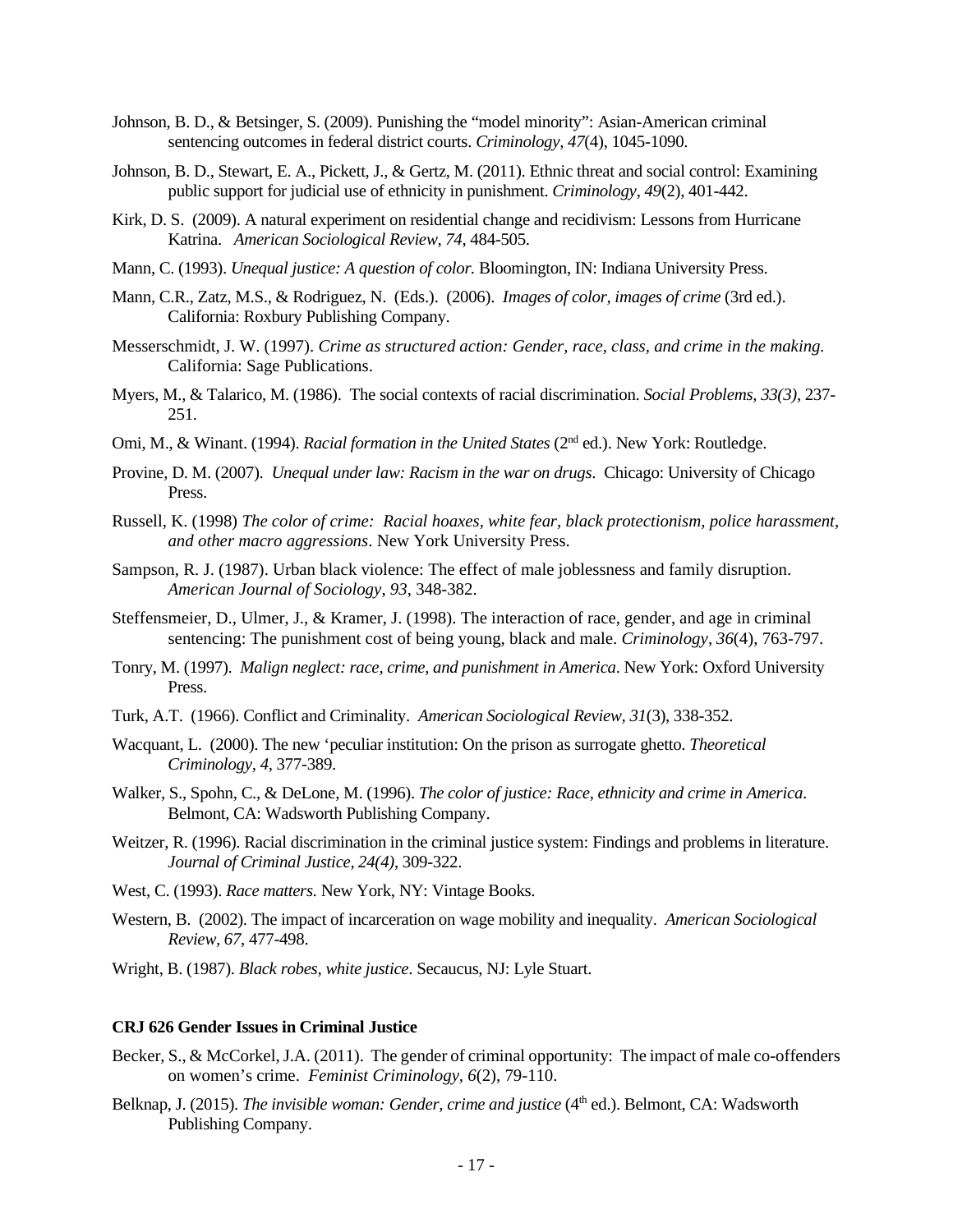- Belknap, J. (2010). Rape: Too hard to report and too easy to discredit victims. *Violence Against Women,16*(12), 1335–1344.
- Bissett, D., Bissett, J., & Snell, C. (2012). Physical agility tests and fitness standards: Perceptions of law enforcement officers. *Police Practice and Research, 13*(3), 208–223.
- Boeri, M. (2013). *Women on ice: Methamphetamine use among suburban women*. New Brunswick, NJ: Rutgers University Press.
- Britton, D.M. (2011). *The gender of crime*. Lanham, Maryland: Rowman & Littlefield.
- Broidy, L., & Agnew, R. (1997). Gender and crime: A general strain theory perspective. *Journal of Research in Crime and Delinquency*, *34*(3), 275-306.
- Brunson, R.K., & Miller, J. (2006). Gender, race, and urban policing: The experience of African American youths. *Gender and Society, 20*(4), 531-552.
- Campbell, A. (1987). Self-definition by rejection: The case of gang girls. *Social Problems, 34,* 451-466.
- Cecil, D.K. (2007). Looking beyond *Caged Heat*: Media images of women in prison. *Feminist Criminology, 2(*4), 304-326.
- Chesney-Lind, M. (2006). Patriarch, crime and justice: Feminist criminology in the era of backlash. *Feminist Criminology, 1*(1), 6-26.
- Chesney-Lind, M., & Irwin, K. (2007). *Beyond bad girls: Gender, violence and hype.* NY: Routledge.
- Contreras, R. (2009). "Damn, yo Who's that girl?": An ethnographic analysis of masculinity in drug robberies. *Journal of Contemporary Ethnography*, *38*(4), 465-492.
- Daly, K. (1989). Gender and varieties of white-collar crime. *Criminology*, *27*(4), 769-794.
- Daly, K. (1992/1993). Women's pathways to felony court: Feminist theories of lawbreaking and problems of representation. *Southern California Review of Law and Women's Studies, 2(*11), 11- 52.
- Daly, K., & Chesney-Lind, M. (1988). Feminism and criminology. *Justice Quarterly, 5,* 497-538.
- Daly, K., & Tonry, M. (1997). Gender, race, and sentencing. *Crime and Justice, 22,* 201-252.
- DeTardo-Bora, K.A. (2009). Criminal justice "Hollywood style": How women in criminal justice professions are depicted in prime-time crime dramas. *Women & Criminal Justice, 19*, 153-168.
- Dobash, R.P., Dobash, R.E., Wilson,M., & Daly, M. (1992). The myth of sexual symmetry in marital violence*. Social Problems, 39*(1), 71-91.
- Feld, B.C. (2009). Violent girls or relabeled status offenders?: An alternative interpretation of the data. *Crime & Delinquency*, *55*(2), 241-265.
- Garder, E., & Belknap, J. (2002). Tenuous borders: Girls transferred to adult court. *Criminology, 40(3),* 481-517.
- Jones, N. (2009). *Between good and ghetto: African-American girls and inner-city violenc*e. NJ: Rutgers University Press.
- Laidler, K.J., & Hunt, G. (2001). Accomplishing femininity among the girls in the gang. *British Journal of Criminology, 41*(4), 656-678.
- Lonsway, K.A. (2010). Trying to move the elephant in the living room: Responding to the challenge of false rape reports. *Violence Against Women,16*(12), 1356–1371.
- Maher, L. (1997). *Sexed work: Gender, race, and resistance in a Brooklyn drug market*. NY: Oxford University Press.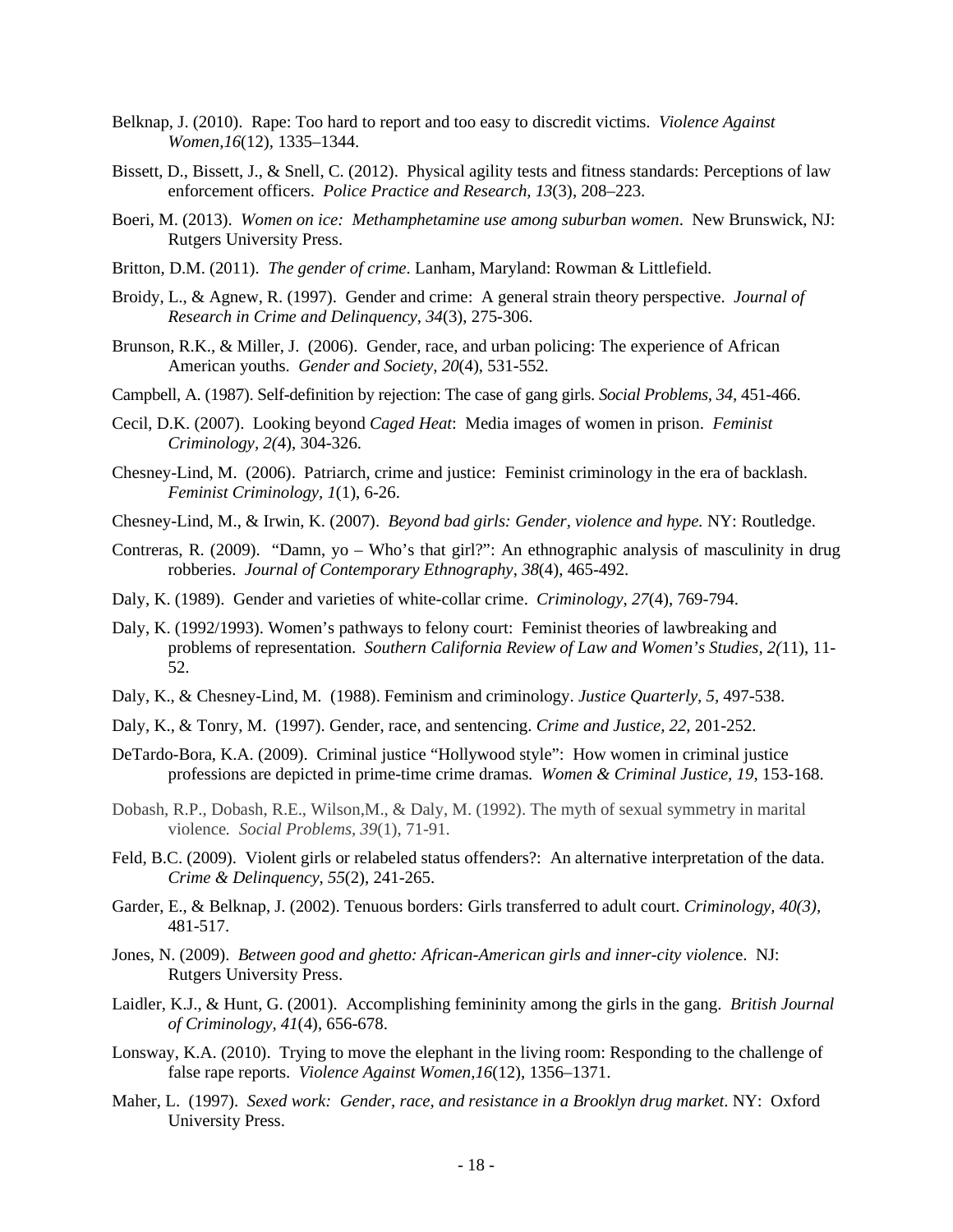- Messerschmidt, J.W. (1993). *Masculinities and crime: Critique and reconceptualization of theory*. Lanham, Maryland: Rowman & Littlefield Publishers, Inc.
- Miller, J. (1998). Up it up: Gender and the accomplishment of street robbery. *Criminology*, *36*(1), 37-66.
- Miller, S.L. (2005). *Victims as offenders: The paradox of women's violence in relationships.* NJ: Rutgers University Press.
- Moore, L.D., & Padavic, I. (2010). Racial and ethnic disparities in girls' sentencing in the juvenile justice system. *Feminist Criminology, 5*(3), 263-285.
- Morash, M., & Haarr, R.N. (2012). Doing, redoing, and undoing gender: Variation in gender identities of women working as police officers. *Feminist Criminology, 7*(1), 3-23.
- Mullins, C.W., & Wright, R. (2003). Gender, social networks, and residential burglary. *Criminology, 41*(3), 813-839*.*
- Mullins, C.W., Wright, R., & Jacobs, B.A. (2004). Gender, streetlife and criminal retaliation. *Criminology, 42*(4), 911-940.
- Pasko, L. (2010). Damaged daughters: The history of girls' sexuality and the juvenile justice system. *The Journal of Criminal Law & Criminology, 100*(3), 1099-1130.
- Peterson, D. (2012). Girlfriends, gun-holders, and ghetto-rats? Moving beyond narrow views of girls in gangs. In S. Miller, L.D. Leve & P.K. Kerig (Eds.), *Delinquent girls: Contexts, relationships, and adaptation* (pp. 71-84). New York: Springer.
- Schwartz, J., Steffensmeier, D.J., & Feldmeyer, B. (2009). Assessing trends in women's violence via data triangulation: Arrests, convictions, incarcerations, and victim rights. *Social Problems, 56*(3), 494-525.
- Sharp, S.F. (2014). *Mean lives, mean laws: Oklahoma's women prisoners.* New Brunswick, NJ: Rutgers University Press.
- Sherman, L.W., & Berk, R.A. (1984). The specific deterrent effects of arrest for domestic assault. *American Sociological Review, 49*(2), 261-272.
- Simpson, S. (1991). Caste, class, and violent crime: Explaining differences in female offending. *Criminology, 29,* 115-116.
- Springer, K.W. (2010). The race and class privilege of motherhood: The New York Times presentations of pregnant drug-using women. *Sociological Forum, 25*(3), 476-499.
- Stark, E. (2007). *Coercive control: How men entrap women in personal life.* New York, NY: Oxford University Press.
- Steffenmeier, D., & Allan, E.A. (1996). Gender and crime: Toward a gendered theory of female offending. *Annual Review of Sociology, 22,* 459-487.
- Steffensmeier, D.J., Schwartz, J., & Roche, M. (2014). Gender and twenty-first-century corporate crime: Female involvement and the gender gap in Enron-era corporate frauds. *American Sociological Review, 78*(3), 448-476.
- Surratt, H.L., Inciardi, J.A., Kurtz, S.P., & Kiley, M.C. (2004). Sex work and drug use in a subculture of violence. *Crime & Delinquency, 5*(1), 43-59.
- Weitzer, R. (2005). New directions in research on prostitution. *Crime, Law & Social Change, 43,* 211- 235.
- Widom, C.S. (1989). The cycle of violence. *Science*, *244*(4901), 160-166.